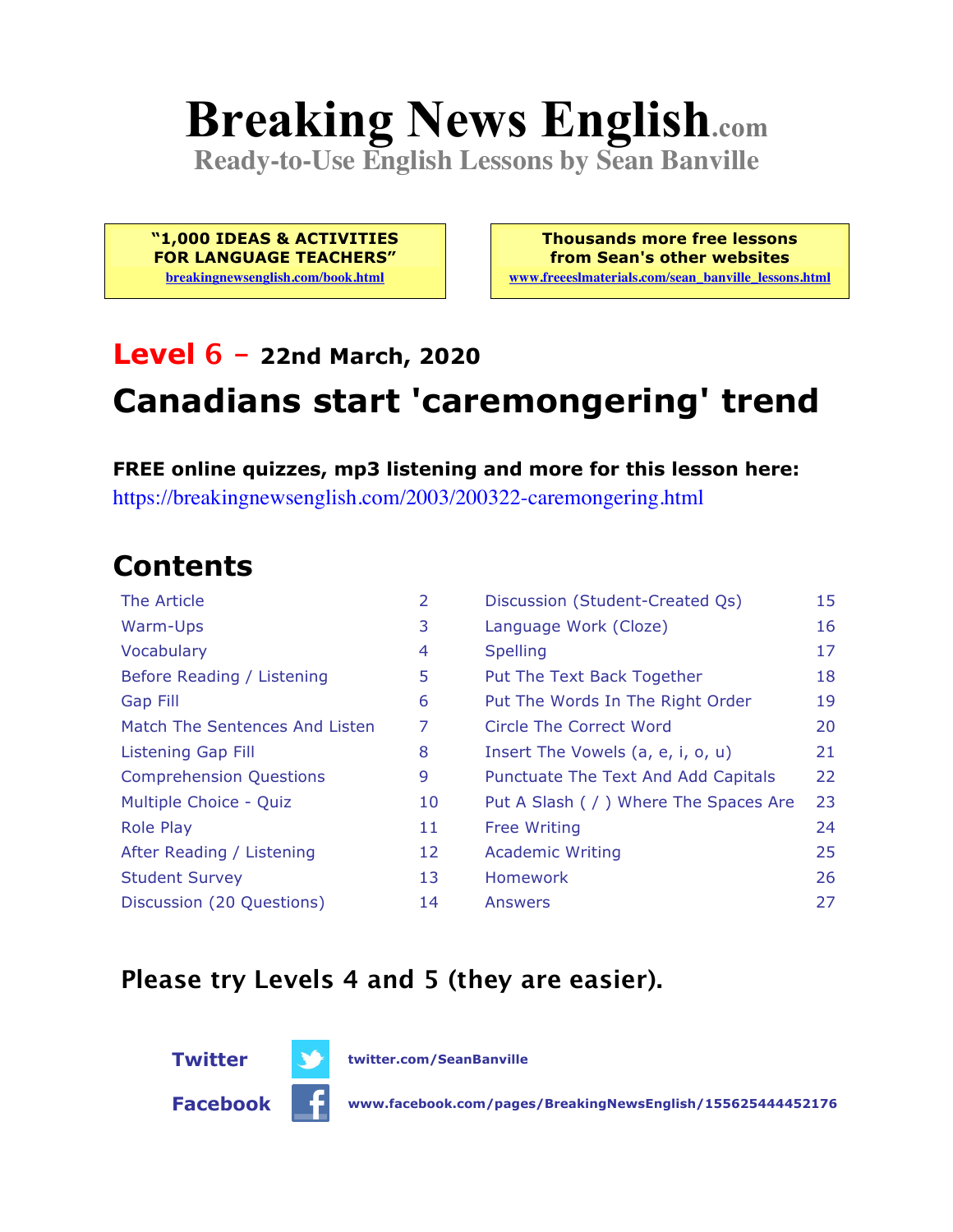### **THE ARTICLE**

From https://breakingnewsenglish.com/2003/200322-caremongering.html

A new term has emerged with the advent of the coronavirus outbreak. The word "caremongering" started trending after acts of kindness in Canada. The word comes from the less positive word "scaremongering" which is a recognised part of the English lexicon. It is not yet known whether the word "caremongering" will stay around long enough for dictionary editors to include it in future editions of their word lists. "Caremongering" arose after Canadians found new ways of helping vulnerable people during the COVID-19 virus. Social media is helping to spread the concept across Canada. Within 72 hours of the term trending, over 35 Facebook groups were set up with more than 30,000 members.

The founders of the first caremongering group spoke about the meaning of the name. Valentina Harper told the BBC: "Scaremongering is a big problem. We wanted to switch that around and get people to connect on a positive level, to connect with each other." She added: "Caremongering has spread the opposite of panic in people, brought out community and camaraderie, and allowed us to tackle the needs of those who are at risk." Ms Harper explained why caremongering was important in society. She said: "Anxiety, isolation and lack of hope affects you....This virtual community...is really showing people there is still hope for humanity. We haven't lost our hope."

Sources: https://www.**standard.co.uk**/news/world/coronavirus-kind-canadians-start-caremongering-trenda4390076.html https://www.**bbc.com**/news/world-us-canada-51915723 https://www.**ctvnews.ca**/health/coronavirus/you-re-not-alone-in-this-canadians-arecaremongering-through-the-covid-19-pandemic-1.4859369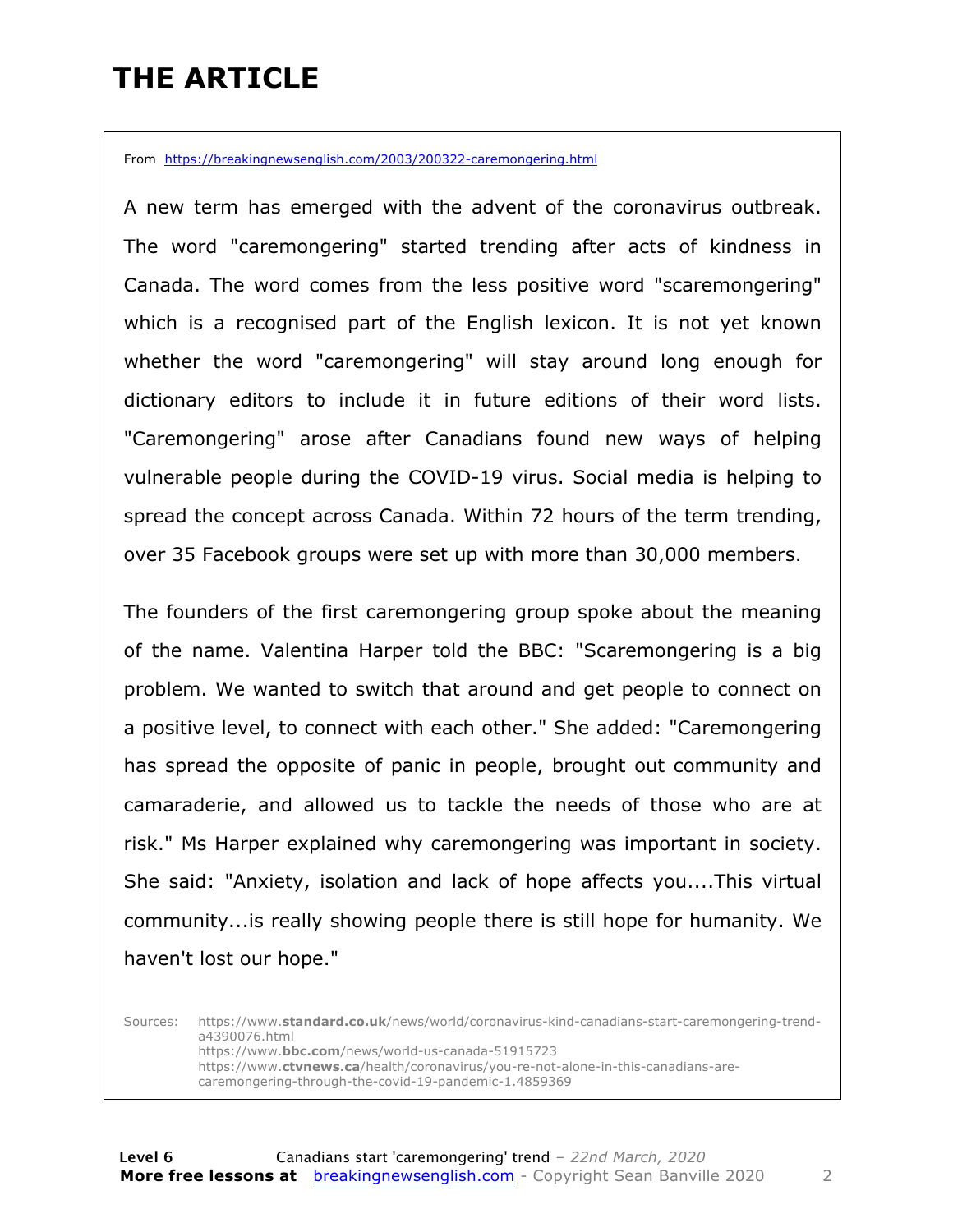#### **WARM-UPS**

**1. CARING:** Students walk around the class and talk to other students about caring. Change partners often and share your findings.

**2. CHAT:** In pairs / groups, talk about these topics or words from the article. What will the article say about them? What can you say about these words and your life?

term / emerged / outbreak / kindness / lexicon / dictionary / future / vulnerable / founders / meaning / problem / connect / opposite / panic / at risk / virtual / hope

Have a chat about the topics you liked. Change topics and partners frequently.

**3. CARE:** Students A **strongly** believe the world will be a more caring place after the coronavirus; Students B **strongly** believe the opposite. Change partners again and talk about your conversations.

**4. KINDNESS:** How kind are you to these people? How can we be kinder? Complete this table with your partner(s). Change partners often and share what you wrote.

|                  | <b>How Kind Are You?</b> | <b>How Can You Be Kinder?</b> |
|------------------|--------------------------|-------------------------------|
| Neighbours       |                          |                               |
| Teachers         |                          |                               |
| Hospital staff   |                          |                               |
| <b>Strangers</b> |                          |                               |
| Sales assistants |                          |                               |
| Family           |                          |                               |

**5. DICTIONARY:** Spend one minute writing down all of the different words you associate with the word "dictionary". Share your words with your partner(s) and talk about them. Together, put the words into different categories.

**6. COVID-19:** Rank these with your partner. Put the worst things about COVID-19 at the top. Change partners often and share your rankings.

- Anxiety
- Isolation
- Fear
- Worry about family
- The unknown
- Fake news
- Political leadership
- The future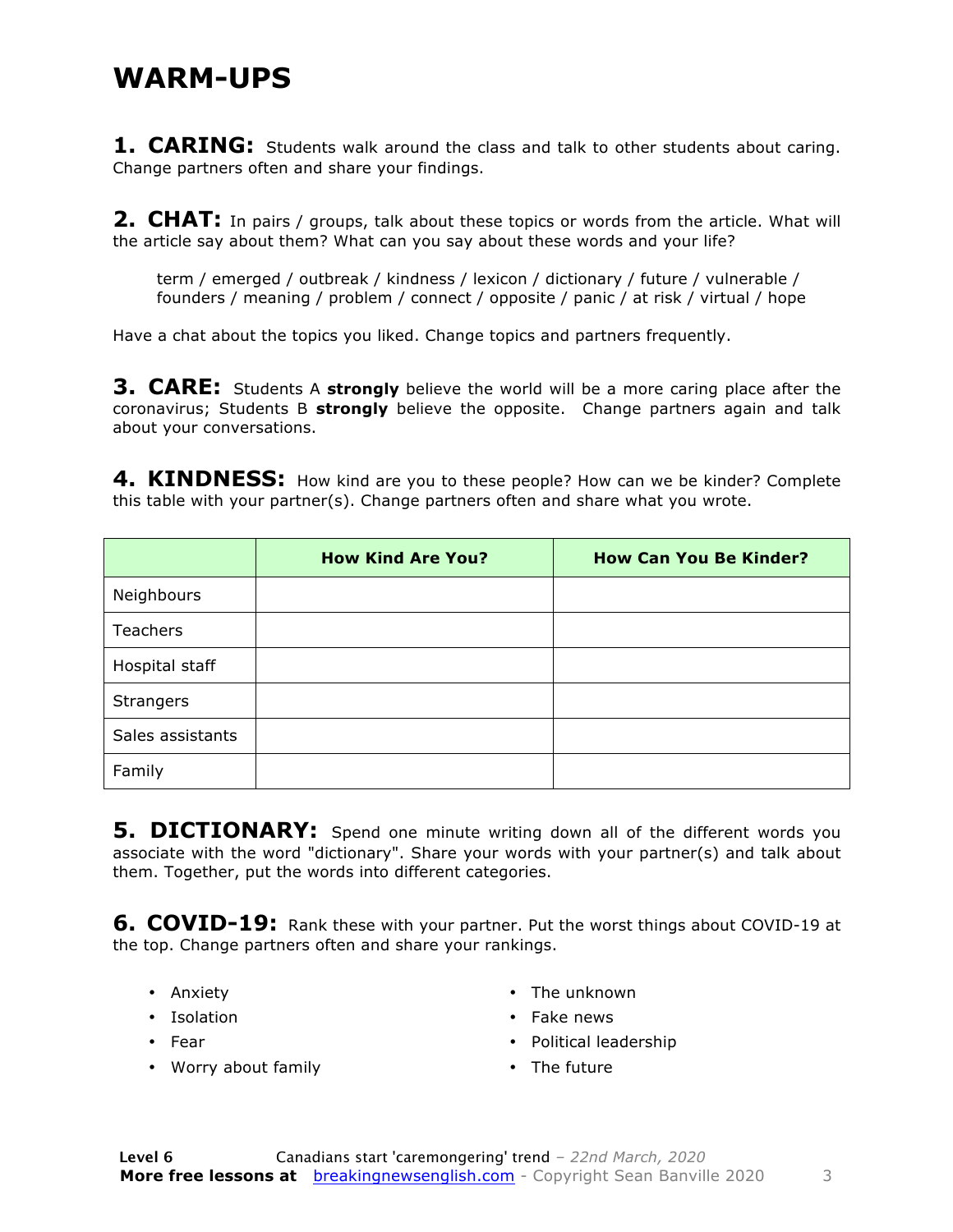### **VOCABULARY MATCHING**

#### **Paragraph 1**

| 1.  | emerged        | а. | An idea; a general notion.                                                                                                    |
|-----|----------------|----|-------------------------------------------------------------------------------------------------------------------------------|
| 2.  | advent         | b. | The start of something notable.                                                                                               |
| 3.  | scaremongering | c. | The vocabulary of a person, language, or<br>branch of knowledge.                                                              |
| 4.  | lexicon        | d. | Became apparent.                                                                                                              |
| 5.  | vulnerable     | e. | A word or phrase used to describe a thing or<br>express a concept, especially in<br>to<br>a a<br>particular kind of language. |
| 6.  | concept        | f. | Putting about reports or rumours to frighten<br>people.                                                                       |
| 7.  | term           | g. | Of a person in need of special care, support,<br>or protection because of age, disability, or<br>risk of abuse or neglect.    |
|     | Paragraph 2    |    |                                                                                                                               |
| 8.  | founder        | h. | Make efforts to deal with a problem or<br>difficult task.                                                                     |
| 9.  | panic          | i. | Mutual trust and friendship among people<br>who spend a lot of time together.                                                 |
| 10. | camaraderie    | j. | The process of being alone with no other<br>people around.                                                                    |
| 11. | tackle         | k. | A person who started an organisation or<br>idea.                                                                              |
| 12. | anxiety        | Ι. | Sudden uncontrollable fear or anxiety, often<br>causing wildly unthinking behavior.                                           |
| 13. | isolation      | m. | All of the people in the world thought of<br>together.                                                                        |
| 14. | humanity       | n. | A feeling of worry, nervousness, or unease,<br>typically about an imminent event or                                           |

something with an uncertain outcome.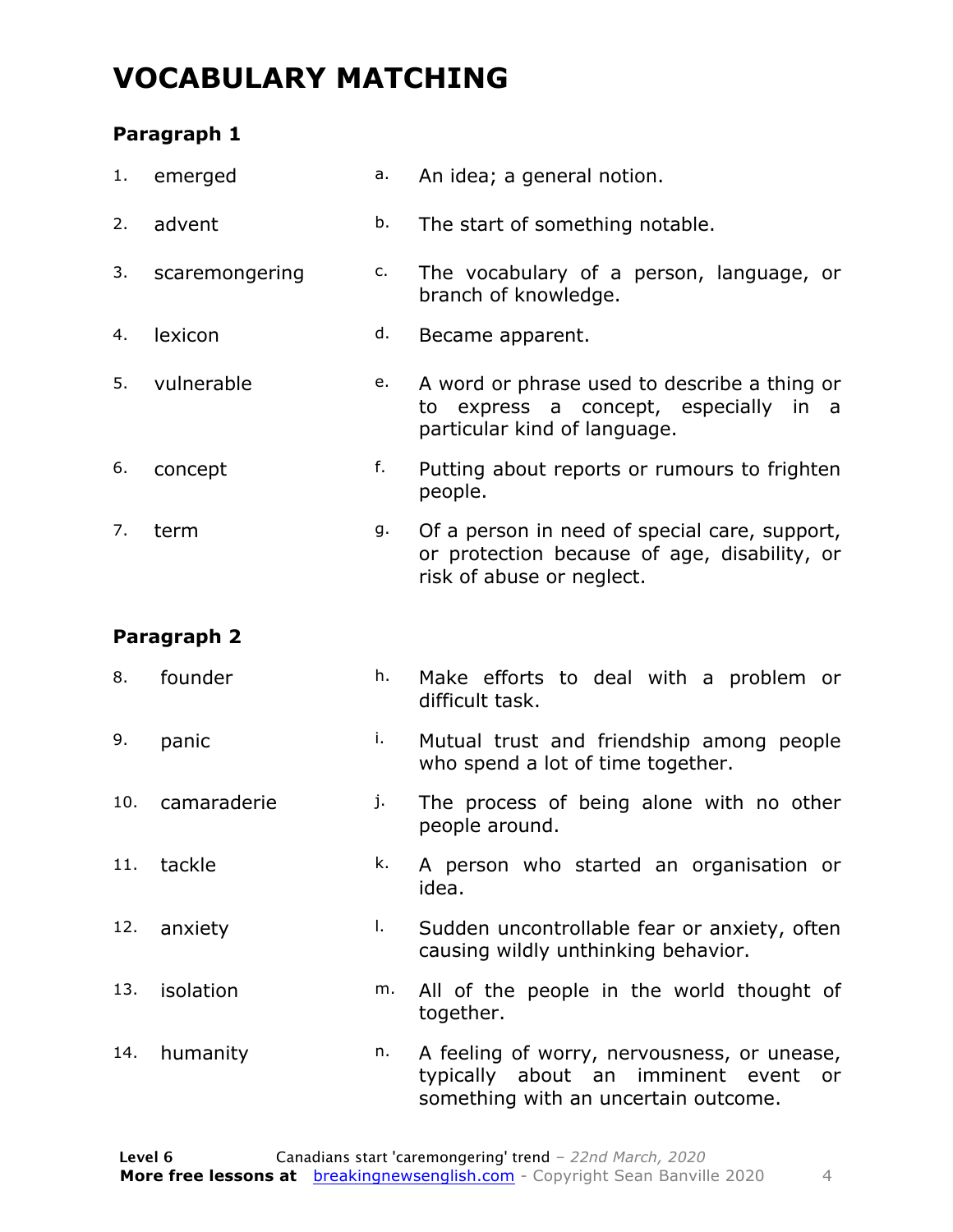### **BEFORE READING / LISTENING**

From https://breakingnewsenglish.com/2003/200322-caremongering.html

#### **1. TRUE / FALSE:** Read the headline. Guess if a-h below are true (T) or false (F).

- a. "Caremongering" is a word that is over 100 years old. **T / F**
- b. The word "caremongering" comes from the word "scaremongering". **T / F**
- c. The word "caremongering" is in the top three English dictionaries. **T / F**
- d. Caremongering started after Canadians helped vulnerable people. **T / F**
- e. A Facebook group founder said caremongering was a big problem. **T / F**
- f. The founder wants camaraderie to increase. **T / F**
- g. The founder said caremongering was important in our society. **T / F**
- h. The founder said caremongering means we haven't lost hope. **T / F**

#### **2. SYNONYM MATCH:**

Match the following synonyms. The words in **bold** are from the news article.

- **1. term**
- **2. advent**
- **3. lexicon**
- **4. editions**
- **5. concept**
- **6. meaning**
- **7. switch**
- **8. camaraderie**
- **9. at risk**
- **10. humanity**
- a. change
- b. versions
- c. notion
- d. start
- e. definition
- f. in danger
- g. phrase
- h. people
- i. vocabulary
- j. friendship

#### **3. PHRASE MATCH:** (Sometimes more than one choice is possible.)

- 1. emerged with the advent
- 2. acts of
- 3. the less positive word
- 4. new ways of helping
- 5. helping to spread the concept
- 6. get people to connect on a
- 7. community and
- 8. the needs of those who are at
- 9. Anxiety, isolation
- 10. there is still hope
- a. positive level
- b. "scaremongering"
- c. across Canada
- d. risk
- e. for humanity
- f. vulnerable people
- g. of the coronavirus
- h. and lack of hope
- i. kindness
- j. camaraderie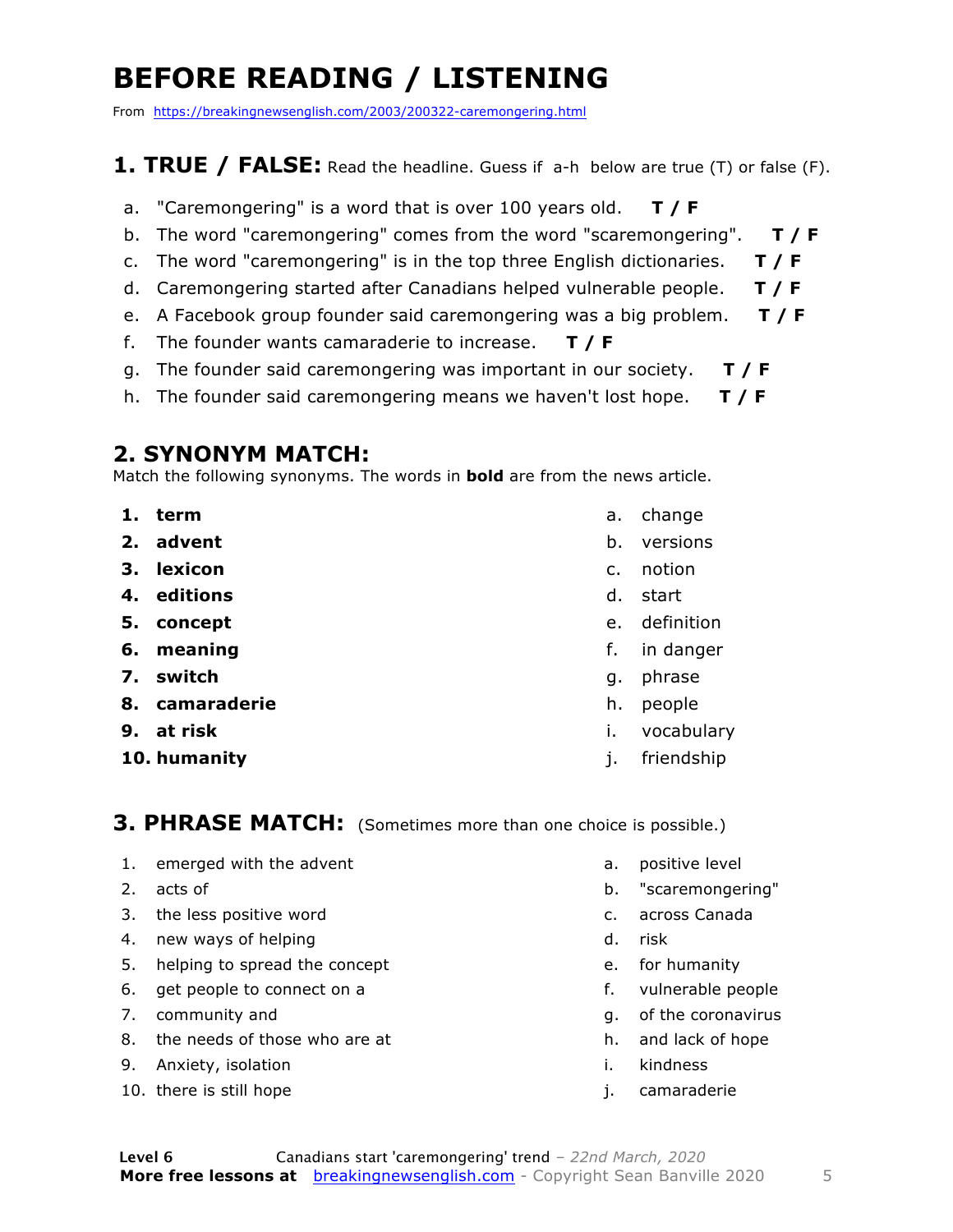### **GAP FILL**

From https://breakingnewsenglish.com/2003/200322-caremongering.html

A new term has (1) \_\_\_\_\_\_\_\_\_\_\_\_\_\_ with the advent of the coronavirus outbreak. The word "caremongering" started trending after (2) \_\_\_\_\_\_\_\_\_\_\_\_\_\_\_\_ of kindness in Canada. The word comes from the (3) \_\_\_\_\_\_\_\_\_\_\_\_ positive word "scaremongering" which is a recognised part of the English lexicon. It is not yet known whether the word "caremongering" will stay around long enough for (4) \_\_\_\_\_\_\_\_\_\_\_\_ editors to include it in future editions of their word lists. "Caremongering" (5) \_\_\_\_\_\_\_\_\_\_\_\_ after Canadians found new ways of helping (6) \_\_\_\_\_\_\_\_\_\_\_\_ people during the COVID-19 virus. Social media is helping to spread the (7) \_\_\_\_\_\_\_\_\_\_\_\_ across Canada. Within 72 hours of the term trending, over 35 Facebook groups were  $(8)$  \_\_\_\_\_\_\_\_\_\_\_\_\_\_\_ up with more than 30,000 members. *less concept arose emerged set dictionary acts vulnerable*

The (9) of the first caremongering group spoke about the meaning of the name. Valentina Harper told the BBC: "Scaremongering is a big problem. We wanted to (10) That around and get people to connect on a positive (11) \_\_\_\_\_\_\_\_\_\_\_\_, to connect with each other." She added: "Caremongering has spread the (12) \_\_\_\_\_\_\_\_\_\_\_\_\_ of panic in people, brought out community and camaraderie, and allowed us to (13) \_\_\_\_\_\_\_\_\_\_\_\_\_\_\_ the needs of those who are at risk." Ms Harper explained why caremongering was important in society. She said: "Anxiety, (14) \_\_\_\_\_\_\_\_\_\_\_\_\_\_\_ and lack of hope affects you....This (15) \_\_\_\_\_\_\_\_\_\_\_\_ community...is really showing people there is still hope for humanity. We haven't lost our (16) \_\_\_\_\_\_\_\_\_\_\_\_\_\_\_\_\_\_\_\_\_\_." *level virtual tackle hope founders switch isolation opposite*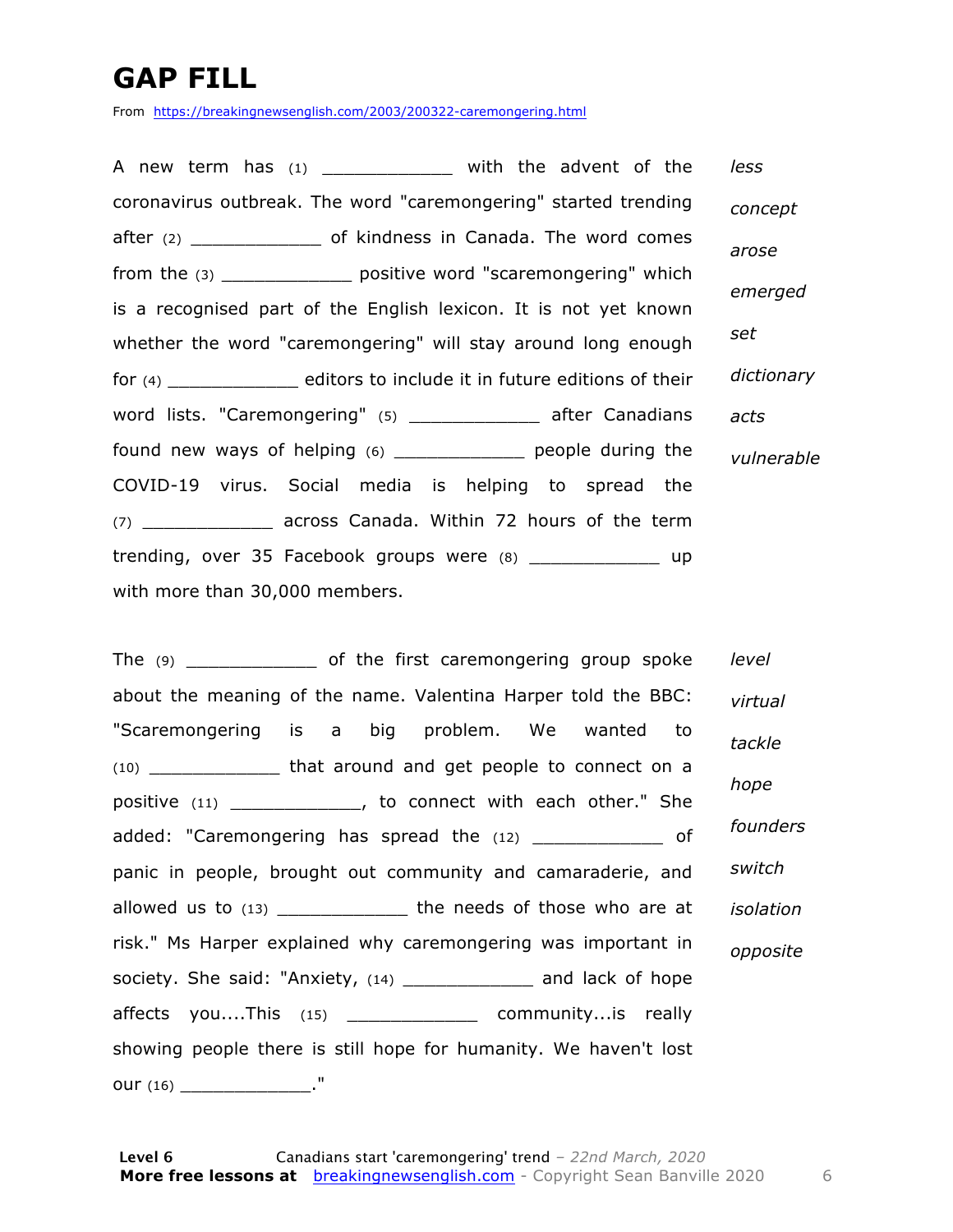#### **LISTENING – Guess the answers. Listen to check.**

From https://breakingnewsenglish.com/2003/200322-caremongering.html

| 1) A new term has emerged with the advent of the _______<br>a. coronavirus out broken<br>b. coronavirus outer break<br>c. coronavirus out beak<br>d. coronavirus outbreak<br>2) The word "caremongering" started trending after _______<br>a. reacts of kindness<br>b. acts of kindness<br>c. enacts of kindness<br>d. redacts of kindness<br>3) the less positive word "scaremongering" which is a recognised part of _______<br>a. the English lets it con<br>b. the English lets a con<br>c. the English lexis con<br>d. the English lexicon<br>4) long enough for dictionary editors to include it in future editions of ______<br>a. their wordy lists<br>b. their nerd lists<br>c. their heard lists<br>d. their word lists<br>5) Social media is helping to spread the ________ Canada<br>a. concept at cross<br>b. concept a cross<br>c. concept across<br>d. concept are loss<br>6) The founders of the first caremongering group spoke about the meaning ____<br>a. of the name<br>b. of the game<br>c. of the dame<br>d. of the same<br>7) We wanted to switch that around and get people to connect on ______<br>a. a positive level<br>b. app positive level<br>c. ape positive level<br>d. are positive level<br>8) Caremongering has spread the opposite of ______<br>a. panics in people<br>b. panicky in people<br>c. panic in people<br>d. panicked in people<br>9) and allowed us to tackle the needs of those who ______<br>a. are on risk<br>b. are rat risk<br>c. a rat risk<br>d. are at risk<br>10) really showing people there is still hope for humanity. We haven't ________<br>a. lost our hoping<br>b. lost our hoop<br>c. lost our hop<br>d. lost our hope |  |  |
|------------------------------------------------------------------------------------------------------------------------------------------------------------------------------------------------------------------------------------------------------------------------------------------------------------------------------------------------------------------------------------------------------------------------------------------------------------------------------------------------------------------------------------------------------------------------------------------------------------------------------------------------------------------------------------------------------------------------------------------------------------------------------------------------------------------------------------------------------------------------------------------------------------------------------------------------------------------------------------------------------------------------------------------------------------------------------------------------------------------------------------------------------------------------------------------------------------------------------------------------------------------------------------------------------------------------------------------------------------------------------------------------------------------------------------------------------------------------------------------------------------------------------------------------------------------------------------------------------------------------------------------------------------------------------------------|--|--|
|                                                                                                                                                                                                                                                                                                                                                                                                                                                                                                                                                                                                                                                                                                                                                                                                                                                                                                                                                                                                                                                                                                                                                                                                                                                                                                                                                                                                                                                                                                                                                                                                                                                                                          |  |  |
|                                                                                                                                                                                                                                                                                                                                                                                                                                                                                                                                                                                                                                                                                                                                                                                                                                                                                                                                                                                                                                                                                                                                                                                                                                                                                                                                                                                                                                                                                                                                                                                                                                                                                          |  |  |
|                                                                                                                                                                                                                                                                                                                                                                                                                                                                                                                                                                                                                                                                                                                                                                                                                                                                                                                                                                                                                                                                                                                                                                                                                                                                                                                                                                                                                                                                                                                                                                                                                                                                                          |  |  |
|                                                                                                                                                                                                                                                                                                                                                                                                                                                                                                                                                                                                                                                                                                                                                                                                                                                                                                                                                                                                                                                                                                                                                                                                                                                                                                                                                                                                                                                                                                                                                                                                                                                                                          |  |  |
|                                                                                                                                                                                                                                                                                                                                                                                                                                                                                                                                                                                                                                                                                                                                                                                                                                                                                                                                                                                                                                                                                                                                                                                                                                                                                                                                                                                                                                                                                                                                                                                                                                                                                          |  |  |
|                                                                                                                                                                                                                                                                                                                                                                                                                                                                                                                                                                                                                                                                                                                                                                                                                                                                                                                                                                                                                                                                                                                                                                                                                                                                                                                                                                                                                                                                                                                                                                                                                                                                                          |  |  |
|                                                                                                                                                                                                                                                                                                                                                                                                                                                                                                                                                                                                                                                                                                                                                                                                                                                                                                                                                                                                                                                                                                                                                                                                                                                                                                                                                                                                                                                                                                                                                                                                                                                                                          |  |  |
|                                                                                                                                                                                                                                                                                                                                                                                                                                                                                                                                                                                                                                                                                                                                                                                                                                                                                                                                                                                                                                                                                                                                                                                                                                                                                                                                                                                                                                                                                                                                                                                                                                                                                          |  |  |
|                                                                                                                                                                                                                                                                                                                                                                                                                                                                                                                                                                                                                                                                                                                                                                                                                                                                                                                                                                                                                                                                                                                                                                                                                                                                                                                                                                                                                                                                                                                                                                                                                                                                                          |  |  |
|                                                                                                                                                                                                                                                                                                                                                                                                                                                                                                                                                                                                                                                                                                                                                                                                                                                                                                                                                                                                                                                                                                                                                                                                                                                                                                                                                                                                                                                                                                                                                                                                                                                                                          |  |  |
|                                                                                                                                                                                                                                                                                                                                                                                                                                                                                                                                                                                                                                                                                                                                                                                                                                                                                                                                                                                                                                                                                                                                                                                                                                                                                                                                                                                                                                                                                                                                                                                                                                                                                          |  |  |
|                                                                                                                                                                                                                                                                                                                                                                                                                                                                                                                                                                                                                                                                                                                                                                                                                                                                                                                                                                                                                                                                                                                                                                                                                                                                                                                                                                                                                                                                                                                                                                                                                                                                                          |  |  |
|                                                                                                                                                                                                                                                                                                                                                                                                                                                                                                                                                                                                                                                                                                                                                                                                                                                                                                                                                                                                                                                                                                                                                                                                                                                                                                                                                                                                                                                                                                                                                                                                                                                                                          |  |  |
|                                                                                                                                                                                                                                                                                                                                                                                                                                                                                                                                                                                                                                                                                                                                                                                                                                                                                                                                                                                                                                                                                                                                                                                                                                                                                                                                                                                                                                                                                                                                                                                                                                                                                          |  |  |
|                                                                                                                                                                                                                                                                                                                                                                                                                                                                                                                                                                                                                                                                                                                                                                                                                                                                                                                                                                                                                                                                                                                                                                                                                                                                                                                                                                                                                                                                                                                                                                                                                                                                                          |  |  |
|                                                                                                                                                                                                                                                                                                                                                                                                                                                                                                                                                                                                                                                                                                                                                                                                                                                                                                                                                                                                                                                                                                                                                                                                                                                                                                                                                                                                                                                                                                                                                                                                                                                                                          |  |  |
|                                                                                                                                                                                                                                                                                                                                                                                                                                                                                                                                                                                                                                                                                                                                                                                                                                                                                                                                                                                                                                                                                                                                                                                                                                                                                                                                                                                                                                                                                                                                                                                                                                                                                          |  |  |
|                                                                                                                                                                                                                                                                                                                                                                                                                                                                                                                                                                                                                                                                                                                                                                                                                                                                                                                                                                                                                                                                                                                                                                                                                                                                                                                                                                                                                                                                                                                                                                                                                                                                                          |  |  |
|                                                                                                                                                                                                                                                                                                                                                                                                                                                                                                                                                                                                                                                                                                                                                                                                                                                                                                                                                                                                                                                                                                                                                                                                                                                                                                                                                                                                                                                                                                                                                                                                                                                                                          |  |  |
|                                                                                                                                                                                                                                                                                                                                                                                                                                                                                                                                                                                                                                                                                                                                                                                                                                                                                                                                                                                                                                                                                                                                                                                                                                                                                                                                                                                                                                                                                                                                                                                                                                                                                          |  |  |
|                                                                                                                                                                                                                                                                                                                                                                                                                                                                                                                                                                                                                                                                                                                                                                                                                                                                                                                                                                                                                                                                                                                                                                                                                                                                                                                                                                                                                                                                                                                                                                                                                                                                                          |  |  |
|                                                                                                                                                                                                                                                                                                                                                                                                                                                                                                                                                                                                                                                                                                                                                                                                                                                                                                                                                                                                                                                                                                                                                                                                                                                                                                                                                                                                                                                                                                                                                                                                                                                                                          |  |  |
|                                                                                                                                                                                                                                                                                                                                                                                                                                                                                                                                                                                                                                                                                                                                                                                                                                                                                                                                                                                                                                                                                                                                                                                                                                                                                                                                                                                                                                                                                                                                                                                                                                                                                          |  |  |
|                                                                                                                                                                                                                                                                                                                                                                                                                                                                                                                                                                                                                                                                                                                                                                                                                                                                                                                                                                                                                                                                                                                                                                                                                                                                                                                                                                                                                                                                                                                                                                                                                                                                                          |  |  |
|                                                                                                                                                                                                                                                                                                                                                                                                                                                                                                                                                                                                                                                                                                                                                                                                                                                                                                                                                                                                                                                                                                                                                                                                                                                                                                                                                                                                                                                                                                                                                                                                                                                                                          |  |  |
|                                                                                                                                                                                                                                                                                                                                                                                                                                                                                                                                                                                                                                                                                                                                                                                                                                                                                                                                                                                                                                                                                                                                                                                                                                                                                                                                                                                                                                                                                                                                                                                                                                                                                          |  |  |
|                                                                                                                                                                                                                                                                                                                                                                                                                                                                                                                                                                                                                                                                                                                                                                                                                                                                                                                                                                                                                                                                                                                                                                                                                                                                                                                                                                                                                                                                                                                                                                                                                                                                                          |  |  |
|                                                                                                                                                                                                                                                                                                                                                                                                                                                                                                                                                                                                                                                                                                                                                                                                                                                                                                                                                                                                                                                                                                                                                                                                                                                                                                                                                                                                                                                                                                                                                                                                                                                                                          |  |  |
|                                                                                                                                                                                                                                                                                                                                                                                                                                                                                                                                                                                                                                                                                                                                                                                                                                                                                                                                                                                                                                                                                                                                                                                                                                                                                                                                                                                                                                                                                                                                                                                                                                                                                          |  |  |
|                                                                                                                                                                                                                                                                                                                                                                                                                                                                                                                                                                                                                                                                                                                                                                                                                                                                                                                                                                                                                                                                                                                                                                                                                                                                                                                                                                                                                                                                                                                                                                                                                                                                                          |  |  |
|                                                                                                                                                                                                                                                                                                                                                                                                                                                                                                                                                                                                                                                                                                                                                                                                                                                                                                                                                                                                                                                                                                                                                                                                                                                                                                                                                                                                                                                                                                                                                                                                                                                                                          |  |  |
|                                                                                                                                                                                                                                                                                                                                                                                                                                                                                                                                                                                                                                                                                                                                                                                                                                                                                                                                                                                                                                                                                                                                                                                                                                                                                                                                                                                                                                                                                                                                                                                                                                                                                          |  |  |
|                                                                                                                                                                                                                                                                                                                                                                                                                                                                                                                                                                                                                                                                                                                                                                                                                                                                                                                                                                                                                                                                                                                                                                                                                                                                                                                                                                                                                                                                                                                                                                                                                                                                                          |  |  |
|                                                                                                                                                                                                                                                                                                                                                                                                                                                                                                                                                                                                                                                                                                                                                                                                                                                                                                                                                                                                                                                                                                                                                                                                                                                                                                                                                                                                                                                                                                                                                                                                                                                                                          |  |  |
|                                                                                                                                                                                                                                                                                                                                                                                                                                                                                                                                                                                                                                                                                                                                                                                                                                                                                                                                                                                                                                                                                                                                                                                                                                                                                                                                                                                                                                                                                                                                                                                                                                                                                          |  |  |
|                                                                                                                                                                                                                                                                                                                                                                                                                                                                                                                                                                                                                                                                                                                                                                                                                                                                                                                                                                                                                                                                                                                                                                                                                                                                                                                                                                                                                                                                                                                                                                                                                                                                                          |  |  |
|                                                                                                                                                                                                                                                                                                                                                                                                                                                                                                                                                                                                                                                                                                                                                                                                                                                                                                                                                                                                                                                                                                                                                                                                                                                                                                                                                                                                                                                                                                                                                                                                                                                                                          |  |  |
|                                                                                                                                                                                                                                                                                                                                                                                                                                                                                                                                                                                                                                                                                                                                                                                                                                                                                                                                                                                                                                                                                                                                                                                                                                                                                                                                                                                                                                                                                                                                                                                                                                                                                          |  |  |
|                                                                                                                                                                                                                                                                                                                                                                                                                                                                                                                                                                                                                                                                                                                                                                                                                                                                                                                                                                                                                                                                                                                                                                                                                                                                                                                                                                                                                                                                                                                                                                                                                                                                                          |  |  |
|                                                                                                                                                                                                                                                                                                                                                                                                                                                                                                                                                                                                                                                                                                                                                                                                                                                                                                                                                                                                                                                                                                                                                                                                                                                                                                                                                                                                                                                                                                                                                                                                                                                                                          |  |  |
|                                                                                                                                                                                                                                                                                                                                                                                                                                                                                                                                                                                                                                                                                                                                                                                                                                                                                                                                                                                                                                                                                                                                                                                                                                                                                                                                                                                                                                                                                                                                                                                                                                                                                          |  |  |
|                                                                                                                                                                                                                                                                                                                                                                                                                                                                                                                                                                                                                                                                                                                                                                                                                                                                                                                                                                                                                                                                                                                                                                                                                                                                                                                                                                                                                                                                                                                                                                                                                                                                                          |  |  |
|                                                                                                                                                                                                                                                                                                                                                                                                                                                                                                                                                                                                                                                                                                                                                                                                                                                                                                                                                                                                                                                                                                                                                                                                                                                                                                                                                                                                                                                                                                                                                                                                                                                                                          |  |  |
|                                                                                                                                                                                                                                                                                                                                                                                                                                                                                                                                                                                                                                                                                                                                                                                                                                                                                                                                                                                                                                                                                                                                                                                                                                                                                                                                                                                                                                                                                                                                                                                                                                                                                          |  |  |
|                                                                                                                                                                                                                                                                                                                                                                                                                                                                                                                                                                                                                                                                                                                                                                                                                                                                                                                                                                                                                                                                                                                                                                                                                                                                                                                                                                                                                                                                                                                                                                                                                                                                                          |  |  |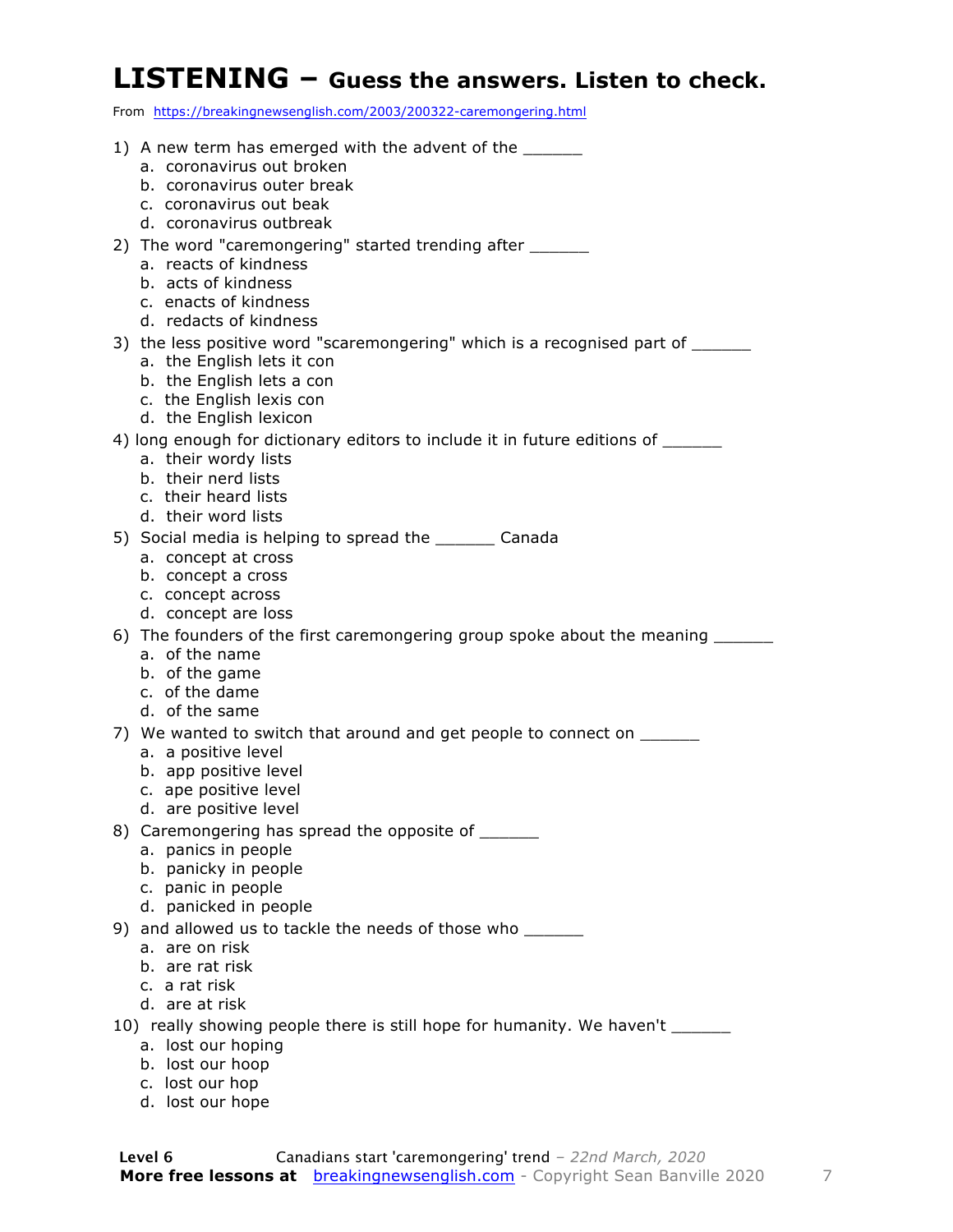#### **LISTENING – Listen and fill in the gaps**

From https://breakingnewsenglish.com/2003/200322-caremongering.html

A new term (1) \_\_\_\_\_\_\_\_\_\_\_\_\_\_\_\_\_\_\_\_\_\_\_\_ the advent of the coronavirus outbreak. The word "caremongering" started trending after acts of kindness in Canada. The word comes from (2) The comparation of the word "scaremongering" which is a recognised part of the English lexicon. It is not (3) \_\_\_\_\_\_\_\_\_\_\_\_\_\_\_\_\_\_\_ the word "caremongering" will stay around long enough for dictionary editors to include it  $(4)$  enough for dictionary editors to include it  $(4)$ word lists. "Caremongering" arose after Canadians found new ways of helping vulnerable people during the COVID-19 virus. Social media is helping to (5) **the contract of the term** across Canada. Within 72 hours of the term trending, over 35 Facebook groups were (6) \_\_\_\_\_\_\_\_\_\_\_\_\_\_\_\_\_\_\_\_\_\_ more than 30,000 members.

The founders of the first caremongering  $(7)$  \_\_\_\_\_\_\_\_\_\_\_\_\_\_\_\_\_\_\_\_\_\_\_ the meaning of the name. Valentina Harper told the BBC: "Scaremongering is a big problem. We (8) \_\_\_\_\_\_\_\_\_\_\_\_\_\_\_\_\_\_\_ that around and get people to connect on a positive level, (9) \_\_\_\_\_\_\_\_\_\_\_\_\_\_\_\_\_\_\_\_\_\_ each other." She added: "Caremongering has spread the opposite of panic in people, brought out community and camaraderie, and allowed (10) the needs of those who are at risk." Ms Harper explained why caremongering was important in society. She said: "Anxiety, (11) **the of hope affects you....This virtual community...is** really showing people there is still hope for humanity. We haven't (12) \_\_\_\_\_\_\_\_\_\_\_\_\_\_\_\_\_\_\_."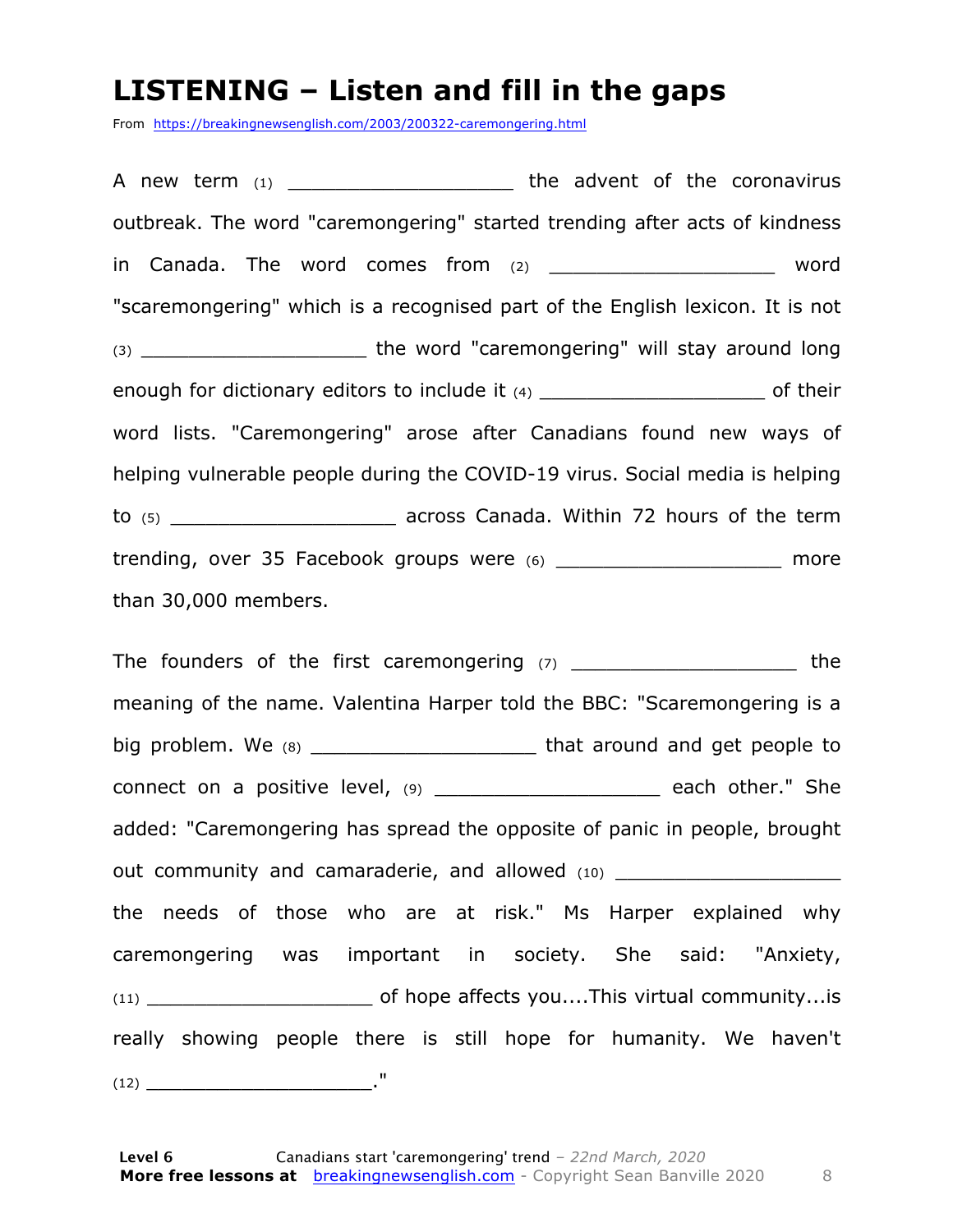### **COMPREHENSION QUESTIONS**

From https://breakingnewsenglish.com/2003/200322-caremongering.html

- 1. What kinds of acts brought about the word "caremongering"?
- 2. Where word does the word "caremongering" come from?
- 3. When will the word "caremongering" enter future dictionaries?
- 4. Who did Canadians help?
- 5. How many people have joined Facebook caremongering groups?
- 6. Who is Valentina Harper?
- 7. Who said scaremongering was a big problem?
- 8. What does caremongering spread the opposite of?
- 9. What did caremongering bring out besides community?
- 10. What did Ms Harper say people had not lost?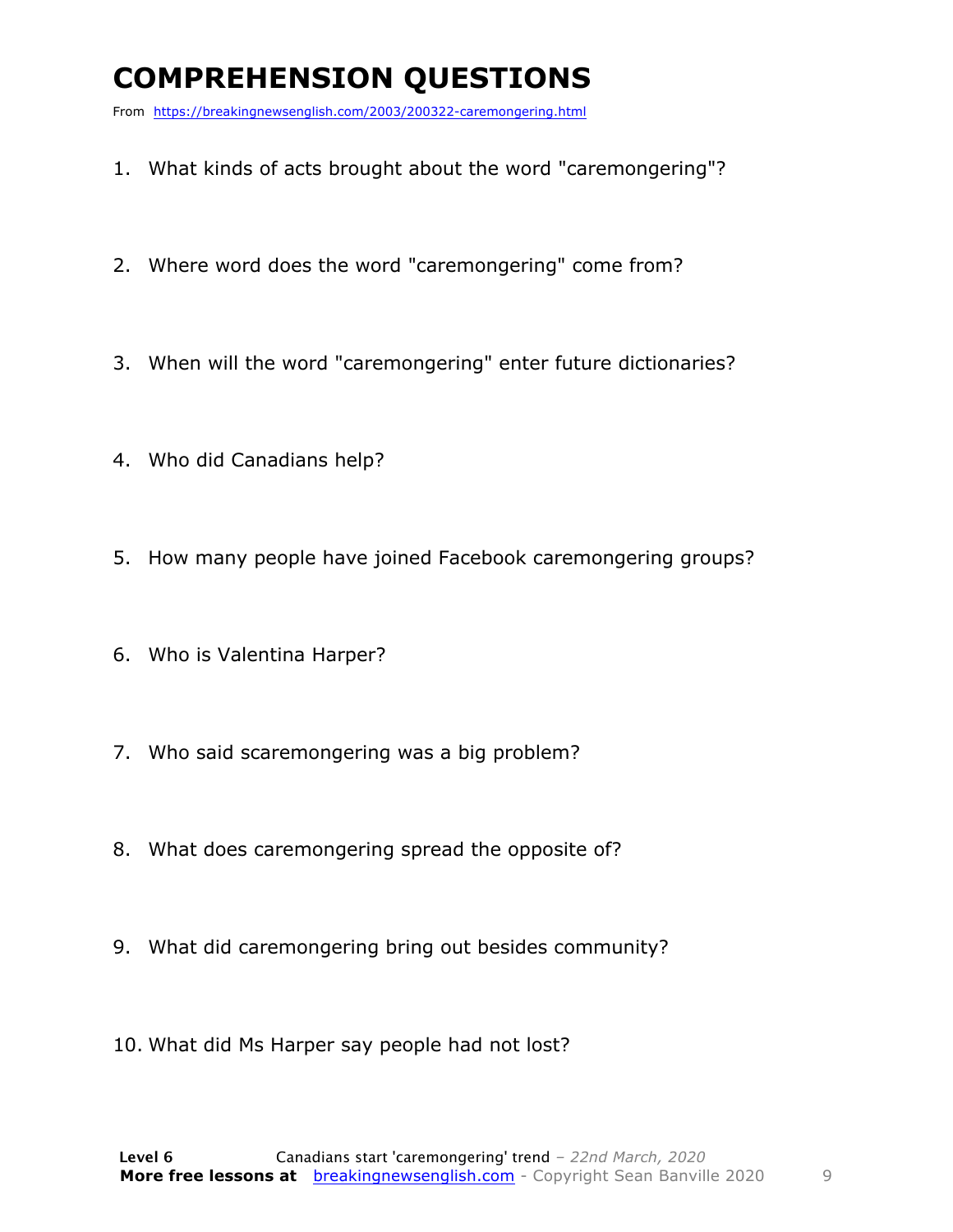### **MULTIPLE CHOICE - QUIZ**

From https://breakingnewsenglish.com/2003/200322-caremongering.html

1) What kinds of acts brought about the word "caremongering"? a) nasty acts b) acts of kindness c) selfish acts d) short acts 2) Where word does the word "caremongering" come from? a) social media b) Medieval English c) Australia d) scaremongering 3) When will the word "caremongering" enter future dictionaries? a) in a few months b) 2021 c) it is not known d) next week 4) Who did Canadians help? a) vulnerable people b) Americans c) old people d) each other 5) How many people have joined Facebook caremongering groups? a) exactly 30,000 b) over 30,000 c) around 30,000 d) just under 30,000 6) Who is Valentina Harper? a) founder of a caremongering group b) a carer c) a victim d) a journalist 7) Who said scaremongering was a big problem? a) a journalist b) the head of the WHO c) Valentina Harper d) a dictionary editor 8) What does caremongering spread the opposite of? a) panic b) disease c) selfishness d) calm 9) What did caremongering bring out besides community? a) shy people b) sick people c) collaboration d) camaraderie 10) What did Ms Harper say people had not lost? a) time b) money c) hope d) their mind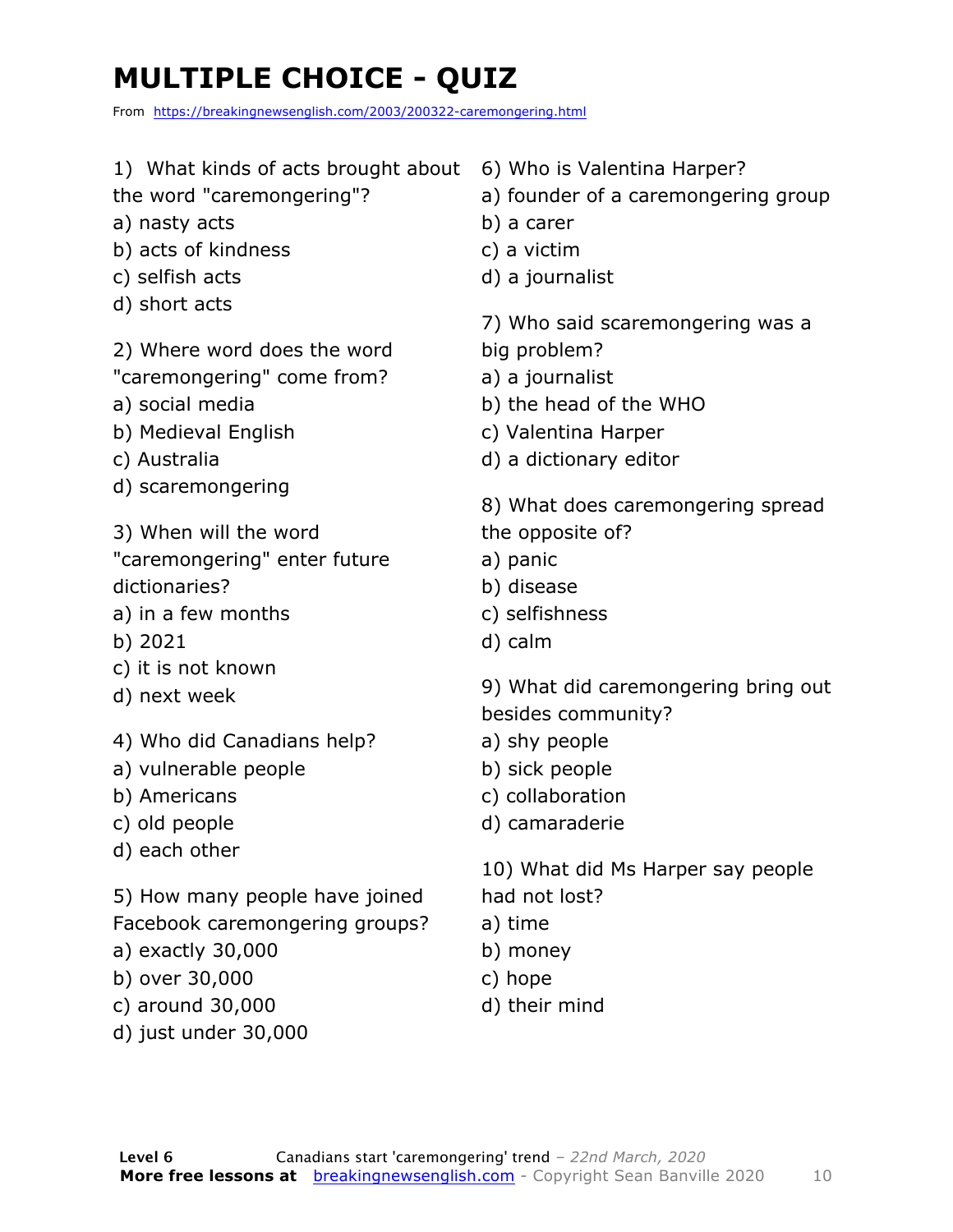### **ROLE PLAY**

From https://breakingnewsenglish.com/2003/200322-caremongering.html

#### **Role A – Anxiety**

You think anxiety is the biggest thing to worry about regarding COVID-19. Tell the others three reasons why. Tell them why their things aren't as bad. Also, tell the others which is the least worrying of these (and why): political leadership, worry about family or food shortages.

#### **Role B – Political Leadership**

You think political leadership is the biggest thing to worry about regarding COVID-19. Tell the others three reasons why. Tell them why their things aren't as bad. Also, tell the others which is the least worrying of these (and why): anxiety, worry about family or food shortages.

#### **Role C – Worry About Family**

You think worry about family is the biggest thing to worry about regarding COVID-19. Tell the others three reasons why. Tell them why their things aren't as bad. Also, tell the others which is the least worrying of these (and why): political leadership, anxiety or food shortages.

#### **Role D – Food Shortages**

You think a shortage of food is the biggest thing to worry about regarding COVID-19. Tell the others three reasons why. Tell them why their things aren't as bad. Also, tell the others which is the least worrying of these (and why): political leadership, worry about family or anxiety.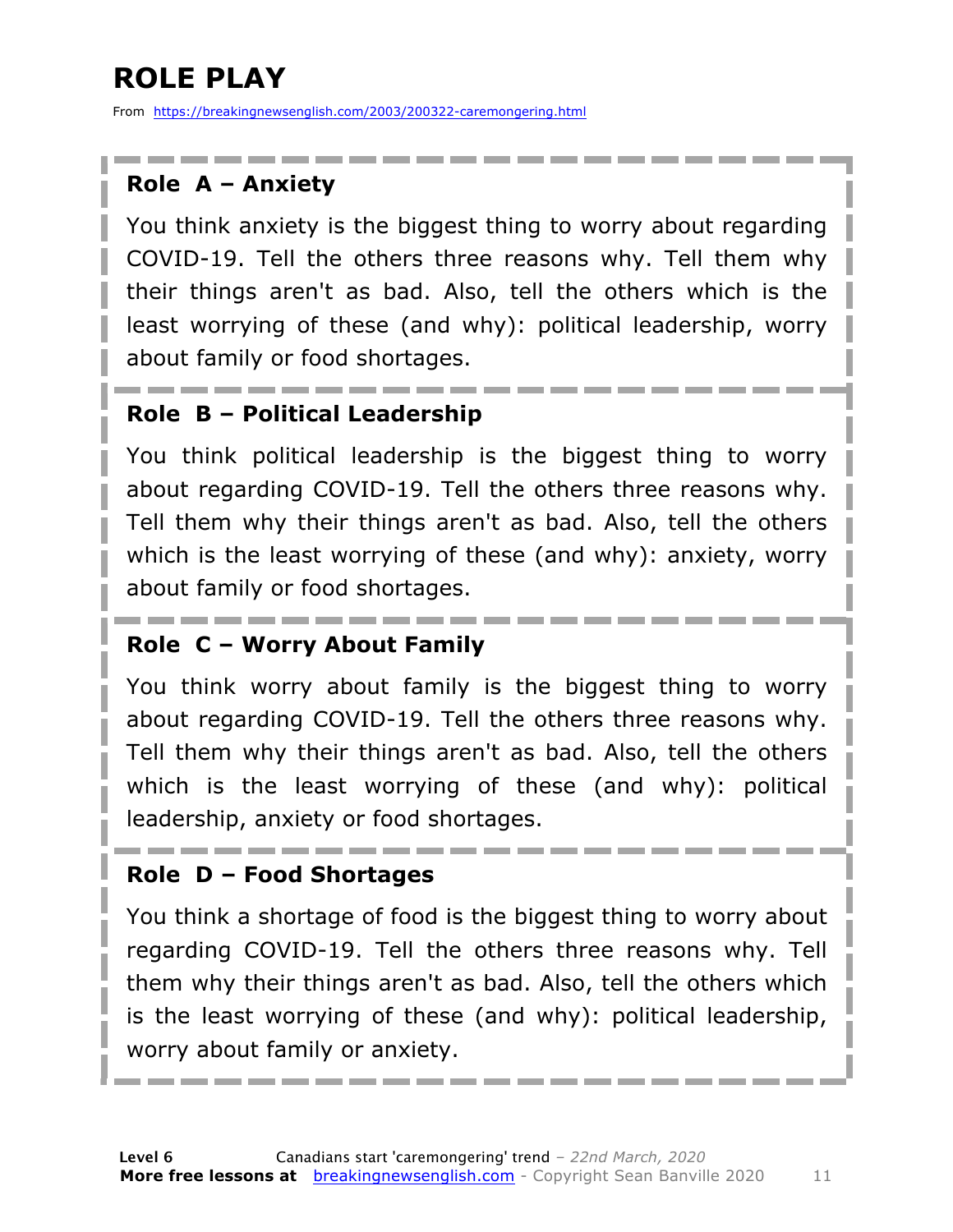### **AFTER READING / LISTENING**

From https://breakingnewsenglish.com/2003/200322-caremongering.html

**1. WORD SEARCH:** Look in your dictionary / computer to find collocates, other meanings, information, synonyms … for the words 'care' and 'trend'.

| care | trend |
|------|-------|
|      |       |
|      |       |
|      |       |

- Share your findings with your partners.
- Make questions using the words you found.
- Ask your partner / group your questions.

2. **ARTICLE OUESTIONS:** Look back at the article and write down some questions you would like to ask the class about the text.

- Share your questions with other classmates / groups.
- Ask your partner / group your questions.

**3. GAP FILL:** In pairs / groups, compare your answers to this exercise. Check your answers. Talk about the words from the activity. Were they new, interesting, worth learning…?

**4. VOCABULARY:** Circle any words you do not understand. In groups, pool unknown words and use dictionaries to find their meanings.

**5. TEST EACH OTHER:** Look at the words below. With your partner, try to recall how they were used in the text:

| $\cdot$ new<br>less<br>$\bullet$<br>$\cdot$ long<br>• arose<br>• helping | • first<br>$\bullet$ big<br>• level<br>• tackle<br>$\bullet$ lack |
|--------------------------------------------------------------------------|-------------------------------------------------------------------|
| $•$ set                                                                  | $\cdot$ hope                                                      |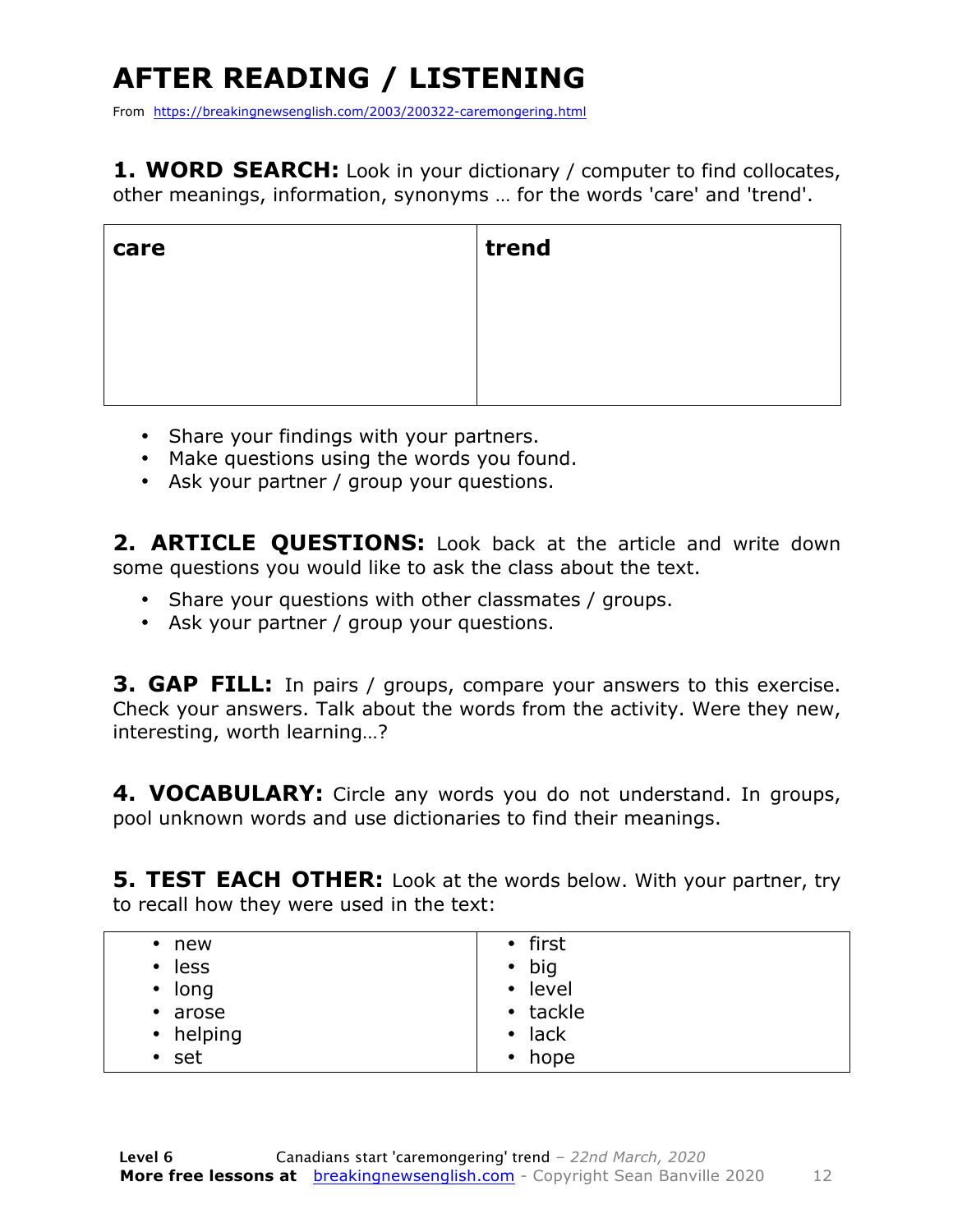### **CARING SURVEY**

From https://breakingnewsenglish.com/2003/200322-caremongering.html

Write five GOOD questions about caring in the table. Do this in pairs. Each student must write the questions on his / her own paper.

When you have finished, interview other students. Write down their answers.

|      | STUDENT 1 | STUDENT 2 | STUDENT 3 |
|------|-----------|-----------|-----------|
| Q.1. |           |           |           |
| Q.2. |           |           |           |
| Q.3. |           |           |           |
| Q.4. |           |           |           |
| Q.5. |           |           |           |

- Now return to your original partner and share and talk about what you found out. Change partners often.
- Make mini-presentations to other groups on your findings.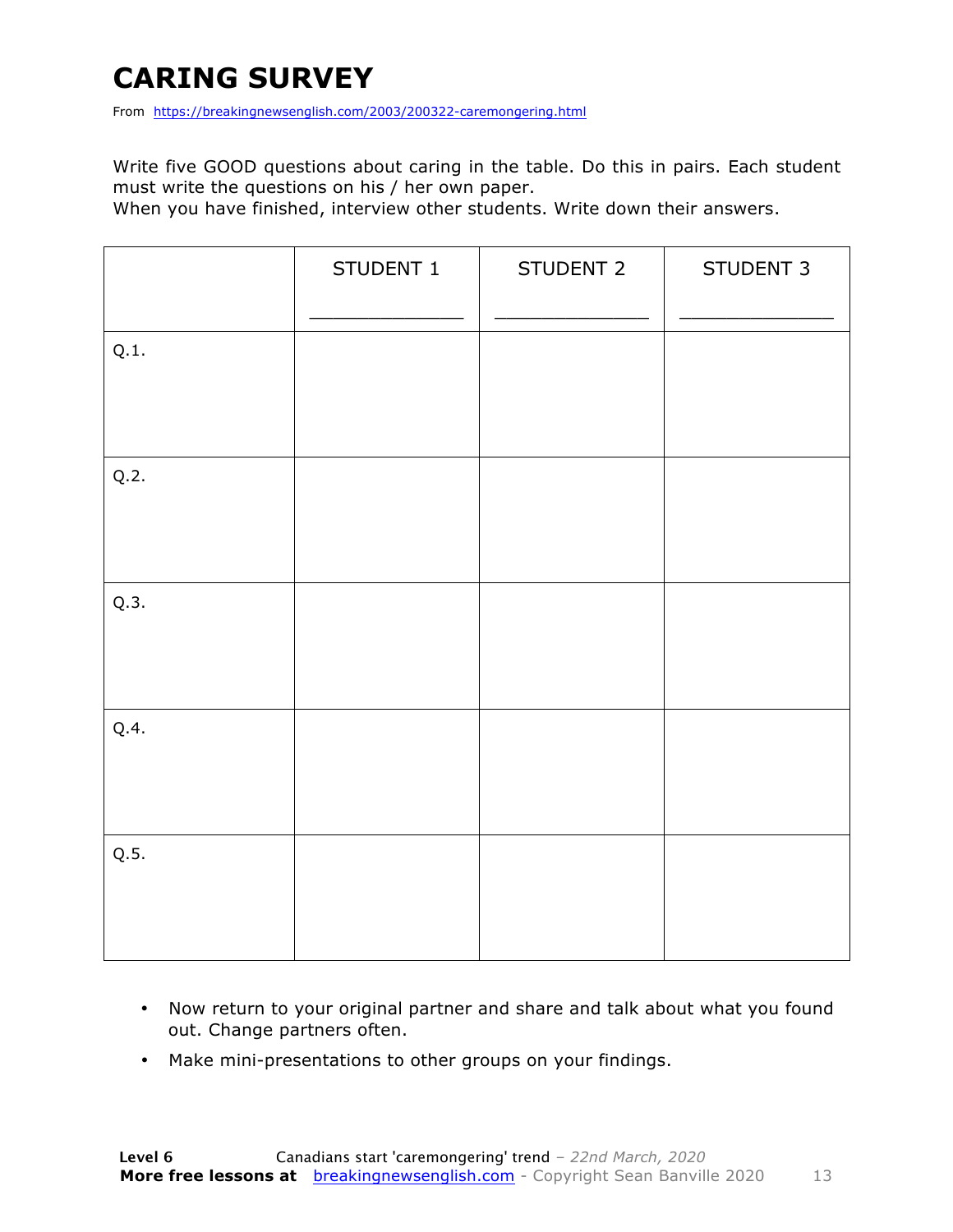### **CARING DISCUSSION**

STUDENT A's QUESTIONS (Do not show these to student B)

- 1. What did you think when you read the headline?
- 2. What images are in your mind when you hear the word 'caremongering'?
- 3. How caring are you?
- 4. What do you think of the word 'caremongering'?
- 5. What acts of kindness have you seen recently?
- 6. What acts of selfishness have you seen recently?
- 7. Should the word 'caremongering' be in the dictionary?
- 8. What kind things have you done recently?
- 9. What kind things would you like to do today?
- 10. Will the world be a more caring place after COVID-19?

*Canadians start 'caremongering' trend – 22nd March, 2020* Thousands more free lessons at breakingnewsenglish.com

-----------------------------------------------------------------------------

#### **CARING DISCUSSION**

STUDENT B's QUESTIONS (Do not show these to student A)

- 11. Did you like reading this article? Why/not?
- 12. What do you think of when you hear the word 'hope'?
- 13. What do you think about what you read?
- 14. What examples of scaremongering have you seen?
- 15. How can people connect with each other safely?
- 16. How likely is it do you think people will riot?
- 17. Who is most at risk from COVID-19?
- 18. How anxious are you about COVID-19?
- 19. How important are virtual communities?
- 20. What questions would you like to ask the caremongers?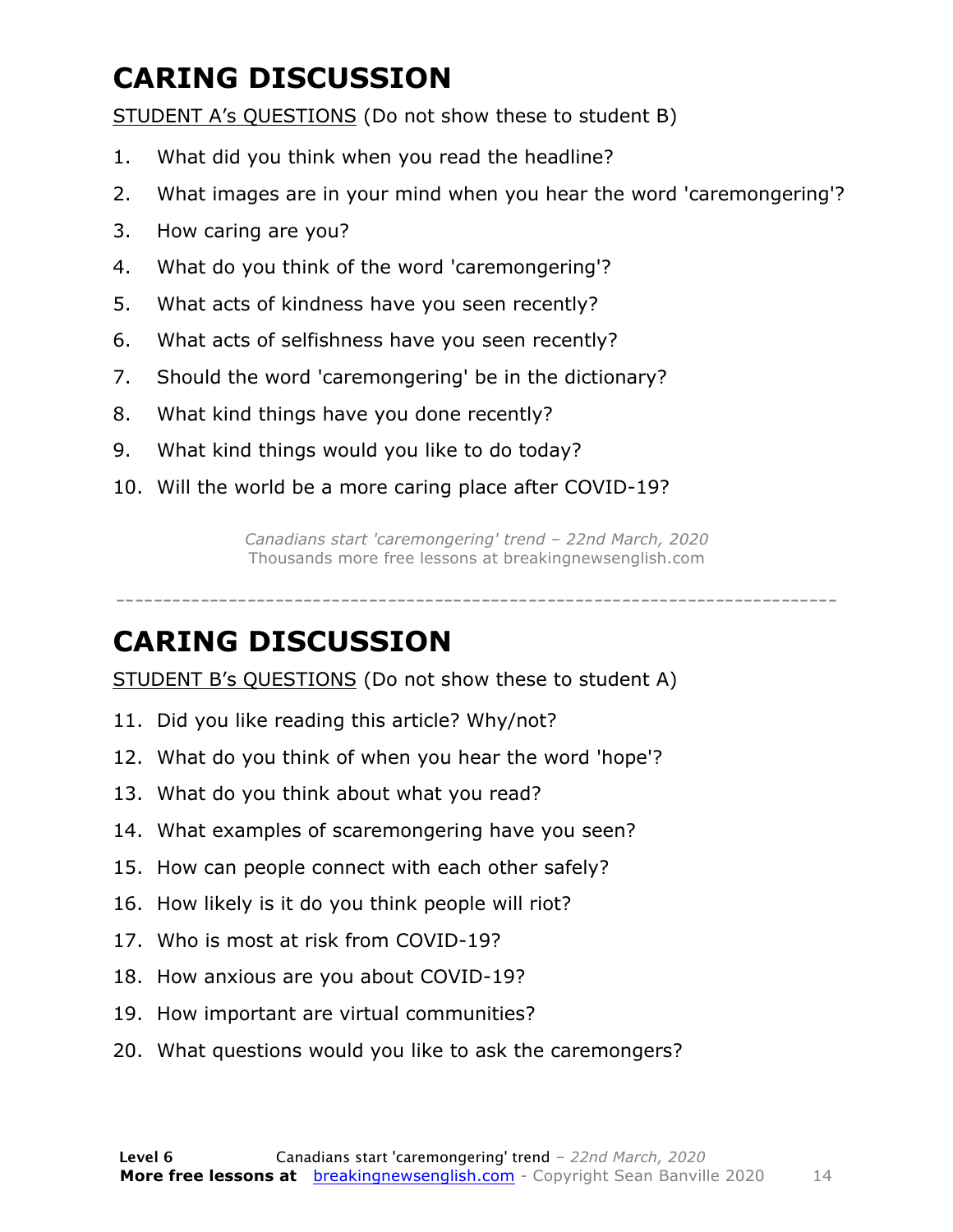### **DISCUSSION (Write your own questions)**

STUDENT A's QUESTIONS (Do not show these to student B)

| 1. |                                          |
|----|------------------------------------------|
|    |                                          |
| 2. |                                          |
|    |                                          |
| 3. |                                          |
|    |                                          |
| 4. |                                          |
|    |                                          |
| 5. |                                          |
|    |                                          |
| 6. |                                          |
|    | Copyright © breakingnewsenglish.com 2020 |

### **DISCUSSION (Write your own questions)**

STUDENT B's QUESTIONS (Do not show these to student A)

| 1. | <u> Alexandria de la contrada de la contrada de la contrada de la contrada de la contrada de la contrada de la c</u> |  |  |
|----|----------------------------------------------------------------------------------------------------------------------|--|--|
|    |                                                                                                                      |  |  |
| 2. |                                                                                                                      |  |  |
| 3. |                                                                                                                      |  |  |
|    |                                                                                                                      |  |  |
| 4. |                                                                                                                      |  |  |
| 5. |                                                                                                                      |  |  |
|    |                                                                                                                      |  |  |
| 6. |                                                                                                                      |  |  |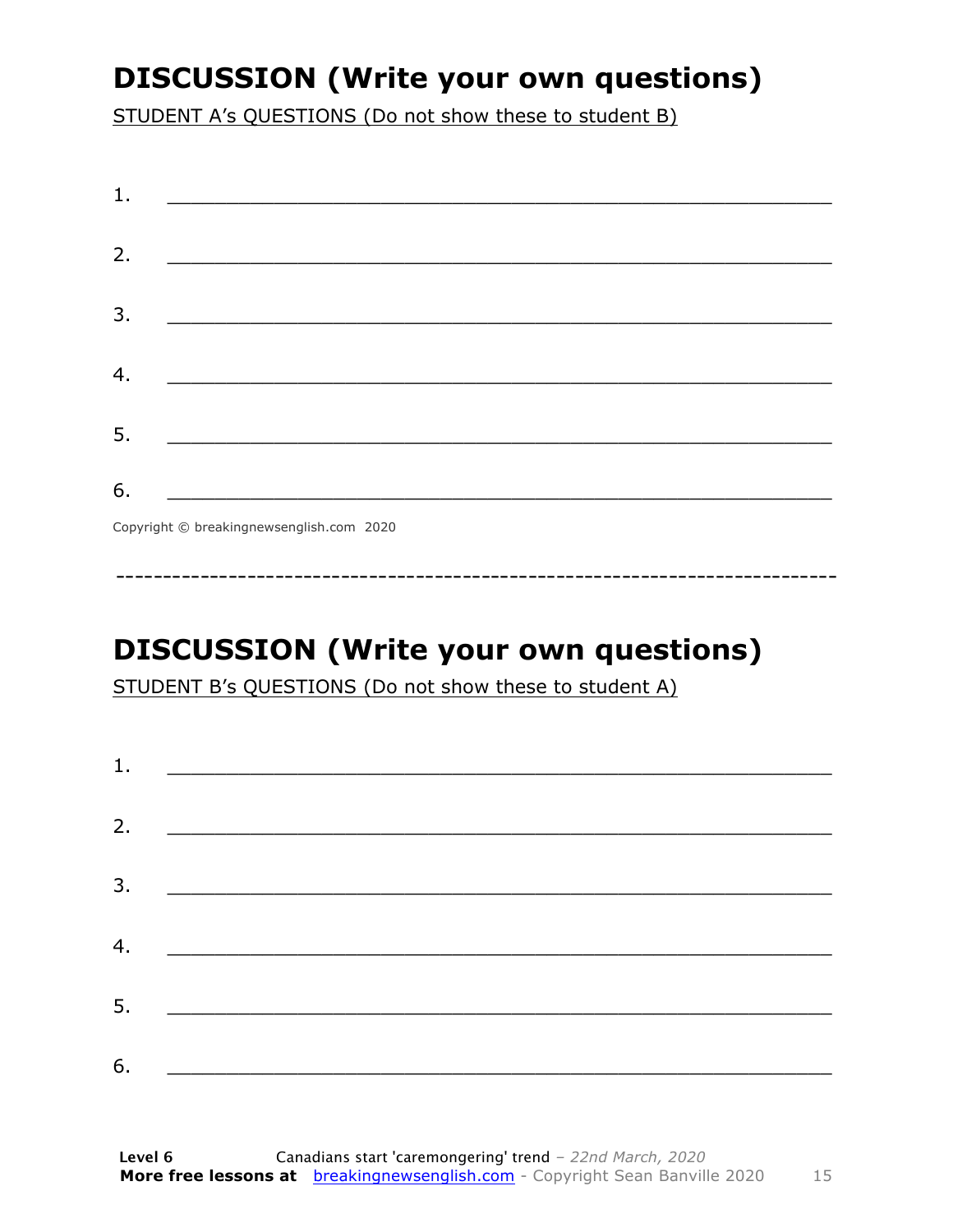### **LANGUAGE - CLOZE**

From https://breakingnewsenglish.com/2003/200322-caremongering.html

A new term has emerged with the  $(1)$  of the coronavirus outbreak. The word "caremongering" started trending after acts of kindness in Canada. The word comes from the (2) \_\_\_\_ positive word "scaremongering" which is a recognised part of the English lexicon. It is not yet known (3) \_\_\_\_ the word "caremongering" will stay around long enough for dictionary editors to include it in future editions of their word lists. "Caremongering" (4) \_\_\_\_\_ after Canadians found new ways of helping vulnerable people during the COVID-19 virus. Social media is helping to spread the (5) \_\_\_\_ across Canada. Within 72 hours of the term trending, over 35 Facebook groups were set (6) \_\_\_\_ with more than 30,000 members.

The  $(7)$  \_\_\_\_ of the first caremongering group spoke about the meaning of the name. Valentina Harper told the BBC: "Scaremongering is a big problem. We wanted to switch that around and get people to connect (8) \_\_\_\_\_ a positive level, to connect with each other." She added: "Caremongering has spread the opposite of panic (9) \_\_\_\_ people, brought out community and camaraderie, and allowed us to tackle the needs of those who are at risk." Ms Harper explained why caremongering was (10) \_\_\_\_ in society. She said: "Anxiety, isolation and lack of hope affects you....This (11) \_\_\_\_ community...is really showing people there is still hope for humanity. We haven't (12) our hope."

#### **Put the correct words from the table below in the above article.**

| 1.  | (a) | vent     | (b) | venting     | (c) | venture   | (d) | advent      |
|-----|-----|----------|-----|-------------|-----|-----------|-----|-------------|
| 2.  | (a) | reduced  | (b) | smaller     | (c) | fewer     | (d) | less        |
| 3.  | (a) | what     | (b) | whether     | (c) | should    | (d) | regardless  |
| 4.  | (a) | arouse   | (b) | rouse       | (c) | arose     | (d) | risen       |
| 5.  | (a) | concept  | (b) | contraption | (c) | concern   | (d) | contact     |
| 6.  | (a) | up       | (b) | in          | (c) | on        | (d) | down        |
| 7.  | (a) | findings | (b) | finders     | (c) | flounders | (d) | founders    |
| 8.  | (a) | on       | (b) | in          | (c) | of        | (d) | up          |
| 9.  | (a) | on       | (b) | in          | (c) | up        | (d) | as          |
| 10. | (a) | import   | (b) | importance  | (c) | important | (d) | importantly |
| 11. | (a) | vacuum   | (b) | vitality    | (c) | virtual   | (d) | vat         |
| 12. | (a) | hoped    | (b) | lost        | (c) | vented    | (d) | wished      |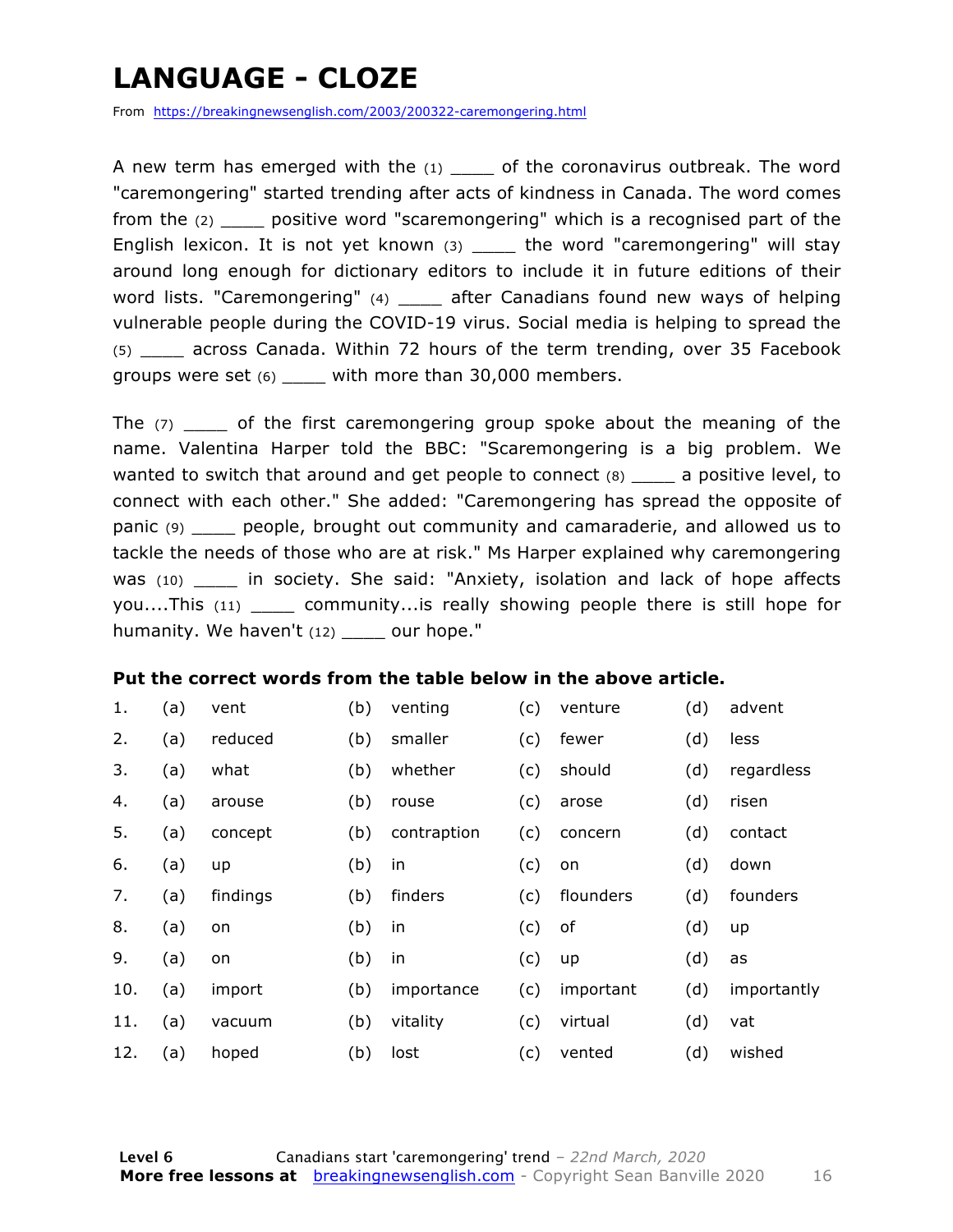### **SPELLING**

From https://breakingnewsenglish.com/2003/200322-caremongering.html

#### **Paragraph 1**

- 1. the tdvnae of the coronavirus outbreak
- 2. the less positive word garoinecegrnms
- 3. part of the English liexnoc
- 4. future deinsito of their word lists
- 5. helping aubevnllre people
- 6. spread the eocpcnt

#### **Paragraph 2**

- 7. connect on a psivotie level
- 8. brought out community and rcreeaaadim
- 9. allowed us to actlek the needs
- 10. aetixny, isolation and lack of hope
- 11. This viaturl community
- 12. there is still hope for yhunatim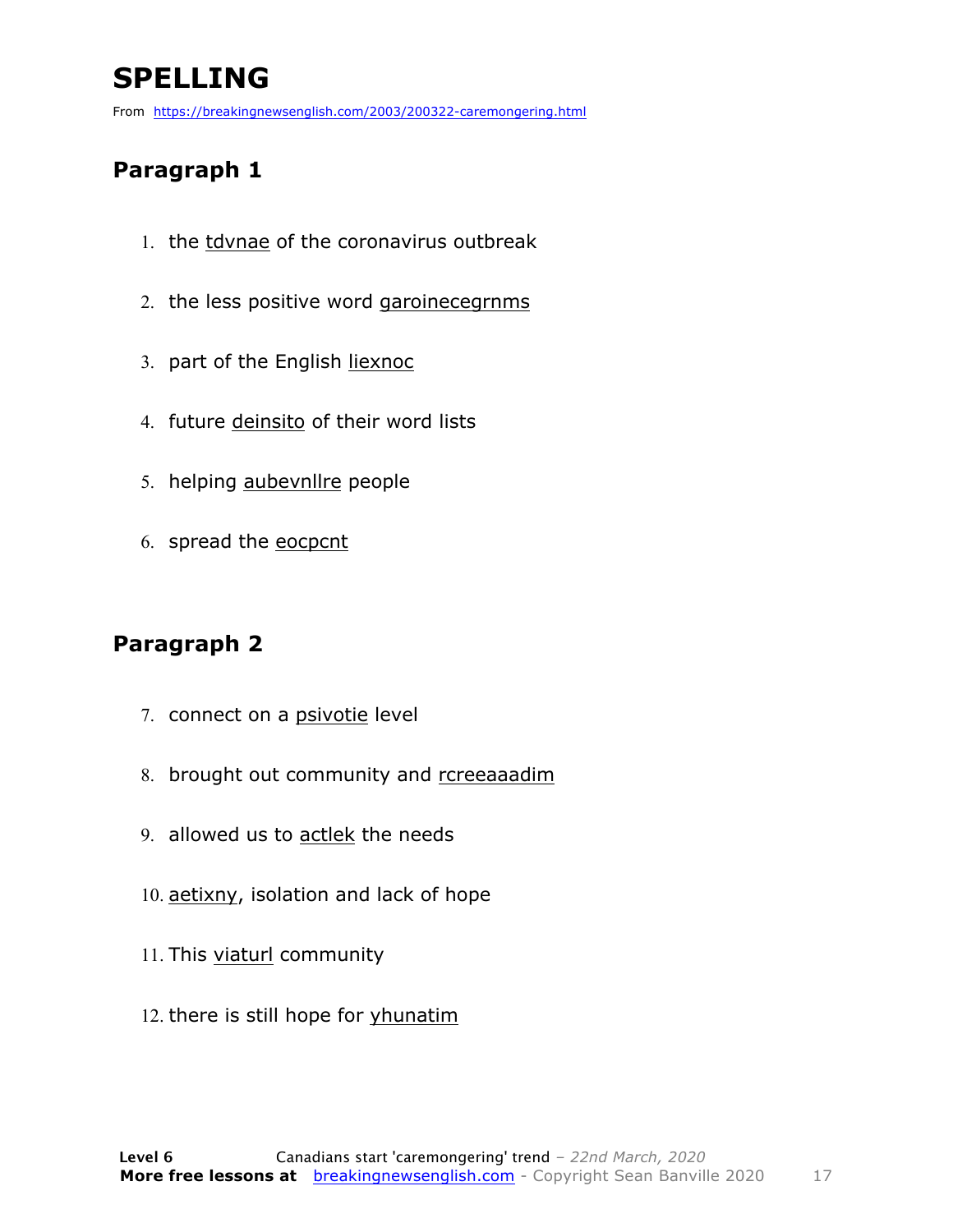### **PUT THE TEXT BACK TOGETHER**

From https://breakingnewsenglish.com/2003/200322-caremongering.html

#### **Number these lines in the correct order.**

- ( ) of panic in people, brought out community and camaraderie, and allowed us to tackle
- ( ) around long enough for dictionary editors to include it in future editions of their word
- ( ) the needs of those who are at risk." Ms Harper explained why caremongering
- ( ) hours of the term trending, over 35 Facebook groups were set up with more than 30,000 members.
- ( ) The founders of the first caremongering group spoke about the meaning of the name. Valentina Harper told
- ( ) is a recognised part of the English lexicon. It is not yet known whether the word "caremongering" will stay
- () lists. "Caremongering" arose after Canadians found new ways of helping vulnerable people during
- ( ) connect on a positive level, to connect with each other." She added: "Caremongering has spread the opposite
- ( ) community...is really showing people there is still hope for humanity. We haven't lost our hope."
- ( ) the BBC: "Scaremongering is a big problem. We wanted to switch that around and get people to
- ( ) trending after acts of kindness in Canada. The word comes from the less positive word "scaremongering" which
- ( ) the COVID-19 virus. Social media is helping to spread the concept across Canada. Within 72
- ( ) was important in society. She said: "Anxiety, isolation and lack of hope affects you....This virtual
- ( *1* ) A new term has emerged with the advent of the coronavirus outbreak. The word "caremongering" started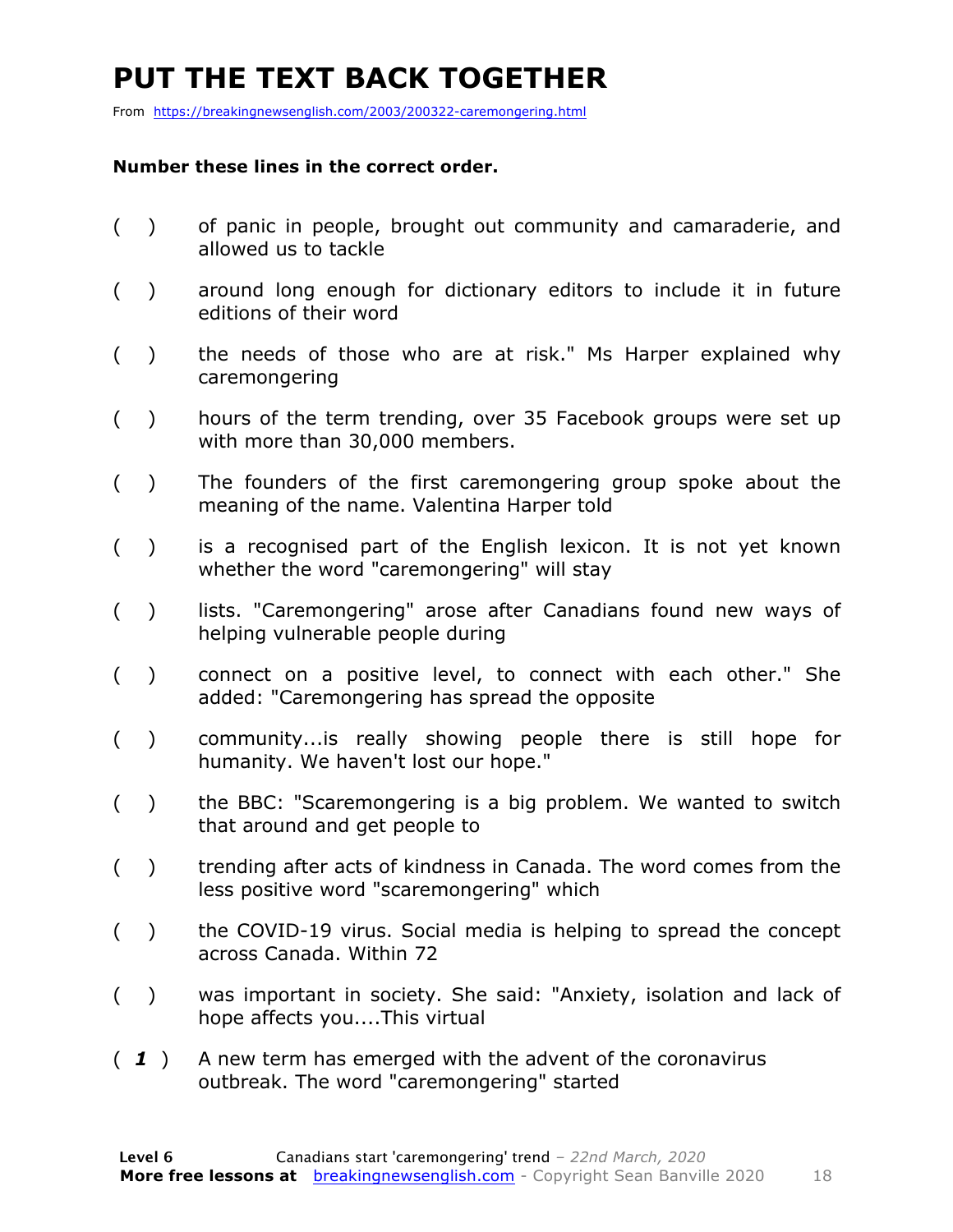#### **PUT THE WORDS IN THE RIGHT ORDER**

From https://breakingnewsenglish.com/2003/200322-caremongering.html

1. the of Emerged the outbreak . with coronavirus advent

2. dictionary editors Long it . for to enough include

3. vulnerable helping ways . Canadians found new people of

4. spread media concept . Social helping is the to

5. 35 groups up . Over set were Facebook

6. people level . connect Get to a positive on

7. has spread opposite panic . Caremongering the of

8. needs are who those of risk . The at

9. important Harper was why in society . explained caremongering

10. is there hope people humanity . Showing for still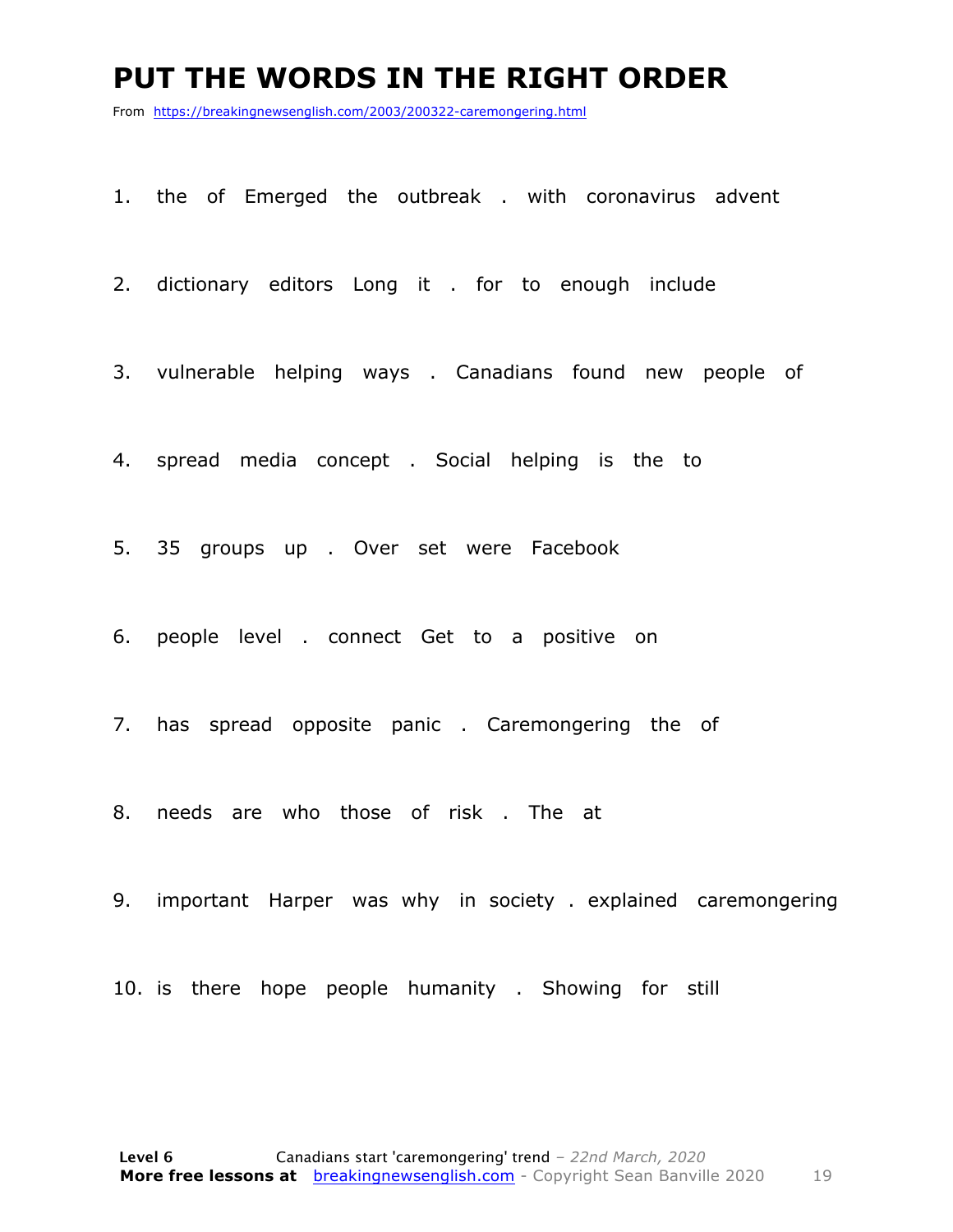### **CIRCLE THE CORRECT WORD (20 PAIRS)**

From https://breakingnewsenglish.com/2003/200322-caremongering.html

A new term has *engaged / emerged* with the advent of the coronavirus outbreak. The word "caremongering" started *tending / trending* after acts of kindness in Canada. The word comes from the *less / few* positive word "scaremongering" which is a recognised part of the English lexicon. It is not yet *known / knowing* whether the word "caremongering" will stay around *long / short* enough for dictionary editors to include *it / them* in future editions of their word lists. "Caremongering" *aroused / arose* after Canadians found new ways of helping *vulnerability / vulnerable* people during the COVID-19 virus. Social media is *helping / helped* to spread the concept across Canada. Within 72 hours of the term trending, over 35 Facebook groups were set *down / up* with more than 30,000 members.

The founders of the first caremongering group *spoken / spoke* about the meaning of the name. Valentina Harper *spoke / told* the BBC: "Scaremongering is a big problem. We wanted to *switch / swish* that around and get people to connect on a *positivity / positive* level, to connect with each other." She added: "Caremongering has *speared / spread* the opposite of panic in people, brought *exit / out* community and camaraderie, and allowed us to tackle the needs of those who are at *risky / risk*." Ms Harper explained why caremongering was *important / importance* in society. She said: "Anxiety, isolation and lack of hope *affects / effects* you....This virtual community...is really showing people there is *still / last* hope for humanity. We haven't lost our hope."

#### **Talk about the connection between each pair of words in italics, and why the correct word is correct.**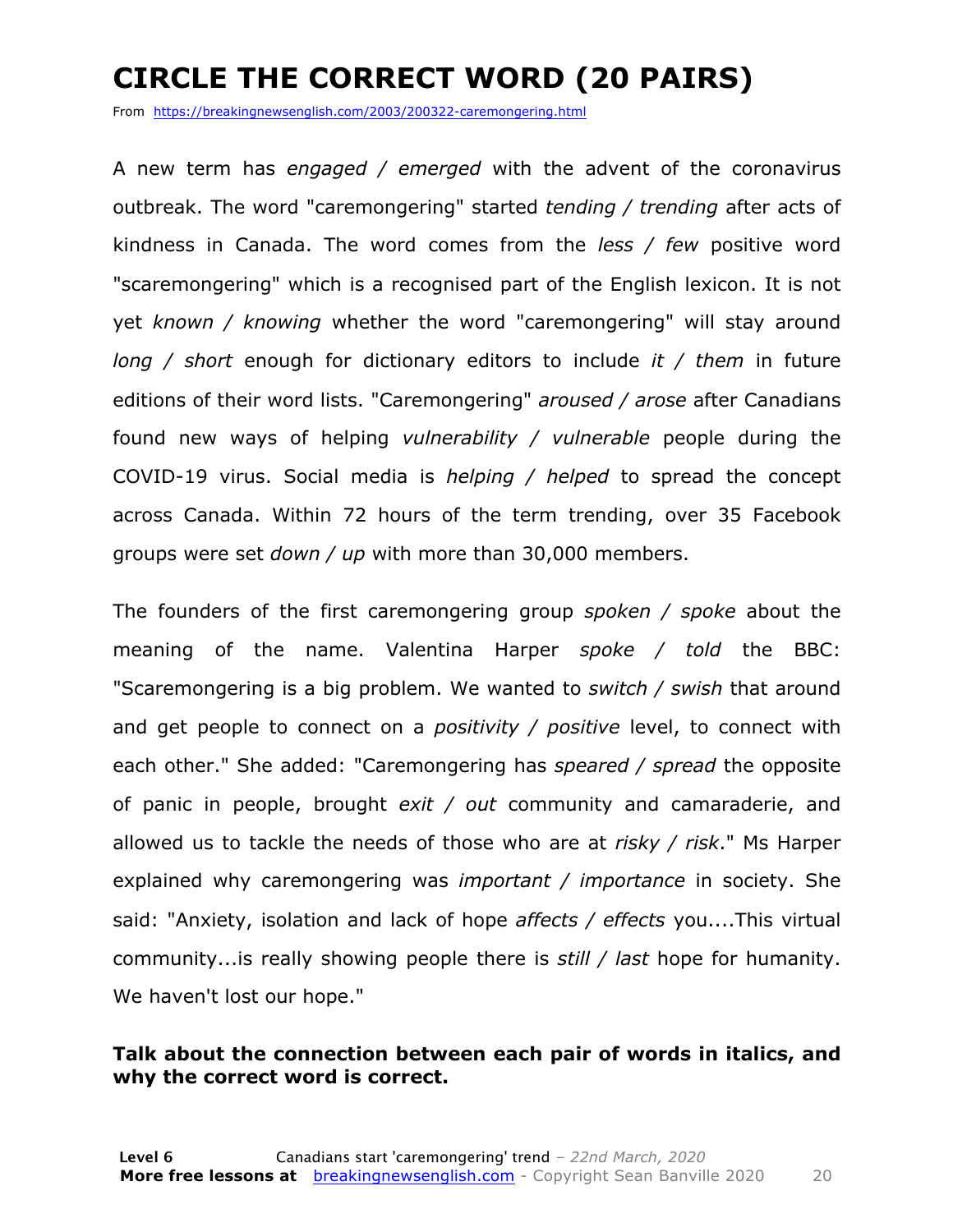### **INSERT THE VOWELS (a, e, i, o, u)**

From https://breakingnewsenglish.com/2003/200322-caremongering.html

A n\_w t\_r m h\_s \_m\_r g\_d w\_t h t h\_ \_d v\_n t \_f t h\_ c\_r\_n\_v\_r\_s \_ **\_** t b r\_ **\_** k . T h\_ w\_r d " c\_r\_m\_n g\_r\_n g " s t\_r t\_d t r\_n d\_n g \_f t\_r \_c t s \_f k\_n d  $n$ \_s s \_n  $C_n$ \_n\_d\_. T h\_ w\_r d  $c_m$ \_s f r\_m t h\_ l\_s s  $p\_s\_t\_v$  w\_r d " s c\_r\_m\_n g\_r\_n g " w h\_c h \_s \_  $r_c$  g n s d p\_r t \_f t h E n g l \_s h l \_x\_c\_n . I t \_s n\_t y\_t k n\_w n w h\_t h\_r t h\_ w\_r d " c\_r\_m\_n g\_r\_n g " w\_l l s t\_y \_r\_ **\_** n d l\_n g \_n\_ **\_** g h f\_r d\_c t\_ **\_** n\_r y \_d\_t\_r s t\_ \_n c l\_d\_ \_t \_n f\_t\_r\_ \_d\_t\_ **\_**  n s \_f t h\_ **\_** r w\_r d l\_s t s . " C\_r\_m \_n g\_r\_n g " \_r\_s\_ \_f t\_r C\_n\_d\_ **\_** n s f\_ **\_** n d n\_w w\_y s \_f h\_l p\_n g v\_l n\_r\_b l\_ p\_ **\_** p l\_ d\_r\_n g t h\_ C O V I D - 1 9 v\_r\_s . S\_c\_ **\_** l m\_d\_ **\_** \_s h\_l p\_n g t\_ s p r\_ **\_** d t h\_ c\_n c\_p t \_c r\_s s C\_n\_d\_. W\_t h\_n 7 2 h \_ **\_** r s \_f t h\_ t\_r m t r\_n d\_n g , \_v\_r 3 5 F\_c\_b\_ **\_** k g r\_ **\_** p s w\_r\_ s\_t \_p w\_t h m\_r\_ t h\_n 3 0 , 0 0 0 m\_m b\_r s .

T h\_ f\_ **\_** n d\_r s \_f t h\_ f\_r s t c\_r\_m\_n g\_r\_n g g r\_ **\_**  p s p\_k\_ \_b\_ **\_** t t h\_ m\_ **\_** n\_n g \_f t h\_ n\_m\_. V\_l\_n t\_n\_ H\_r p\_r t\_l d t h\_ B B C : " S c\_r\_m\_n g\_r\_n g \_s \_ b\_g p r\_b l\_m . W\_ w\_n t\_d t\_ s w\_t c h t h\_t \_r\_ **\_** n d \_n d g\_t p\_ **\_** p l\_ t\_ c\_n n\_c t \_n \_ p\_s\_t\_v\_ l\_v\_l , t\_ c\_n n\_c t w\_t h \_ **\_** c h \_t h\_r . " S h\_ \_d d\_d : " C\_r\_m\_n g\_r\_n g h\_s s p r\_ **\_** d t h\_ \_p p\_s\_t\_ \_f p\_n\_c \_n p\_ **\_** p l\_, b r\_ **\_** g h t \_ **\_** t c\_m m\_n\_t y \_n d c\_m\_r\_d\_r\_ **\_** , \_n d \_l l\_w\_d \_s t\_ t\_c k l\_ t h\_ n \_ **\_** d s \_f t h\_s\_ w h\_ \_r\_ \_t r\_s k . " M s H\_r p\_ r \_x p l\_ **\_** n\_d w h y c\_r\_m\_n g\_r\_n g w\_s \_m p\_r t\_n t \_n s\_c\_ **\_** t y . S h\_ s\_ **\_** d : " A n x\_ **\_** t y , \_s\_l\_t\_ **\_** n \_n d l\_c k \_f h\_p\_ \_f f\_c t s y\_ **\_** . . . . T h\_s v\_r t\_ **\_** l c\_m m\_n\_t y . . .\_s r\_ **\_** l l y s h\_w\_n g p\_ **\_** p l\_ t h\_ r\_ \_s s t\_l l h\_p\_ f\_r h\_m\_n\_t y . W\_ h\_v\_n ' t l\_s t \_ **\_** r h\_p\_. "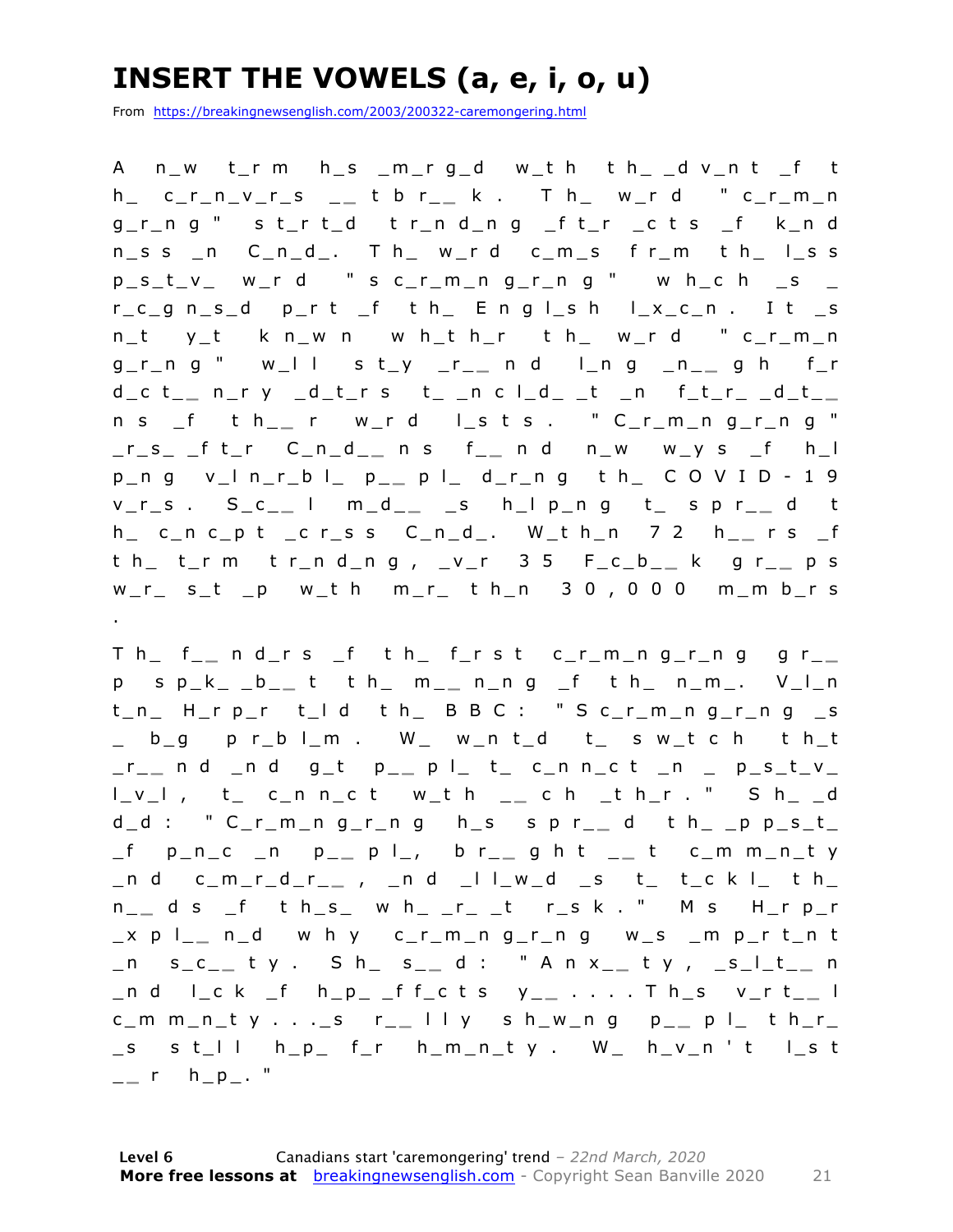#### **PUNCTUATE THE TEXT AND ADD CAPITALS**

From https://breakingnewsenglish.com/2003/200322-caremongering.html

a new term has emerged with the advent of the coronavirus outbreak the word caremongering started trending after acts of kindness in canada the word comes from the less positive word scaremongering which is a recognised part of the english lexicon it is not yet known whether the word caremongering will stay around long enough for dictionary editors to include it in future editions of their word lists caremongering arose after canadians found new ways of helping vulnerable people during the covid19 virus social media is helping to spread the concept across canada within 72 hours of the term trending over 35 facebook groups were set up with more than 30000 members

the founders of the first caremongering group spoke about the meaning of the name valentina harper told the bbc scaremongering is a big problem we wanted to switch that around and get people to connect on a positive level to connect with each other she added caremongering has spread the opposite of panic in people brought out community and camaraderie and allowed us to tackle the needs of those who are at risk ms harper explained why caremongering was important in society she said anxiety isolation and lack of hope affects youthis virtual communityis really showing people there is still hope for humanity we havent lost our hope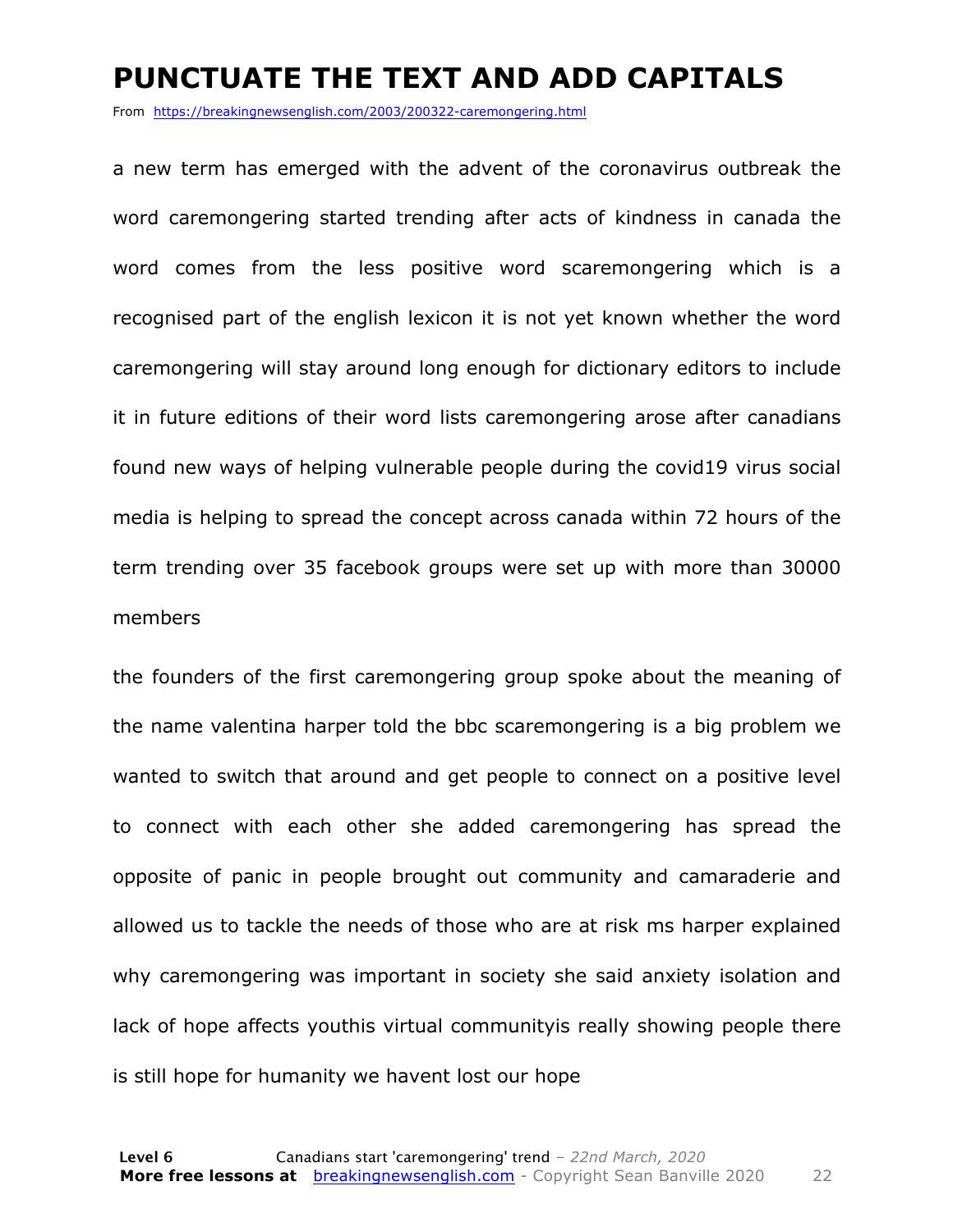### **PUT A SLASH ( / ) WHERE THE SPACES ARE**

From https://breakingnewsenglish.com/2003/200322-caremongering.html

Anewtermhasemergedwiththeadventofthecoronavirusoutbreak.Th eword"caremongering"startedtrendingafteractsofkindnessinCanad a.Thewordcomesfromthelesspositiveword"scaremongering"whichis arecognisedpartoftheEnglishlexicon.Itisnotyetknownwhetherthewo rd"caremongering"willstayaroundlongenoughfordictionaryeditorsto includeitinfutureeditionsoftheirwordlists."Caremongering"aroseaft erCanadiansfoundnewwaysofhelpingvulnerablepeopleduringtheCO VID-19virus.SocialmediaishelpingtospreadtheconceptacrossCanad a.Within72hoursofthetermtrending,over35Facebookgroupswereset upwithmorethan30,000members.Thefoundersofthefirstcaremonge ringgroupspokeaboutthemeaningofthename.ValentinaHarpertoldth eBBC:"Scaremongeringisabigproblem.Wewantedtoswitchthatarou ndandgetpeopletoconnectonapositivelevel,toconnectwitheachother ."Sheadded:"Caremongeringhasspreadtheoppositeofpanicinpeople ,broughtoutcommunityandcamaraderie,andallowedustotacklethen eedsofthosewhoareatrisk."MsHarperexplainedwhycaremongeringw asimportantinsociety.Shesaid:"Anxiety,isolationandlackofhopeaffe ctsyou....Thisvirtualcommunity...isreallyshowingpeoplethereisstill hopeforhumanity.Wehaven'tlostourhope."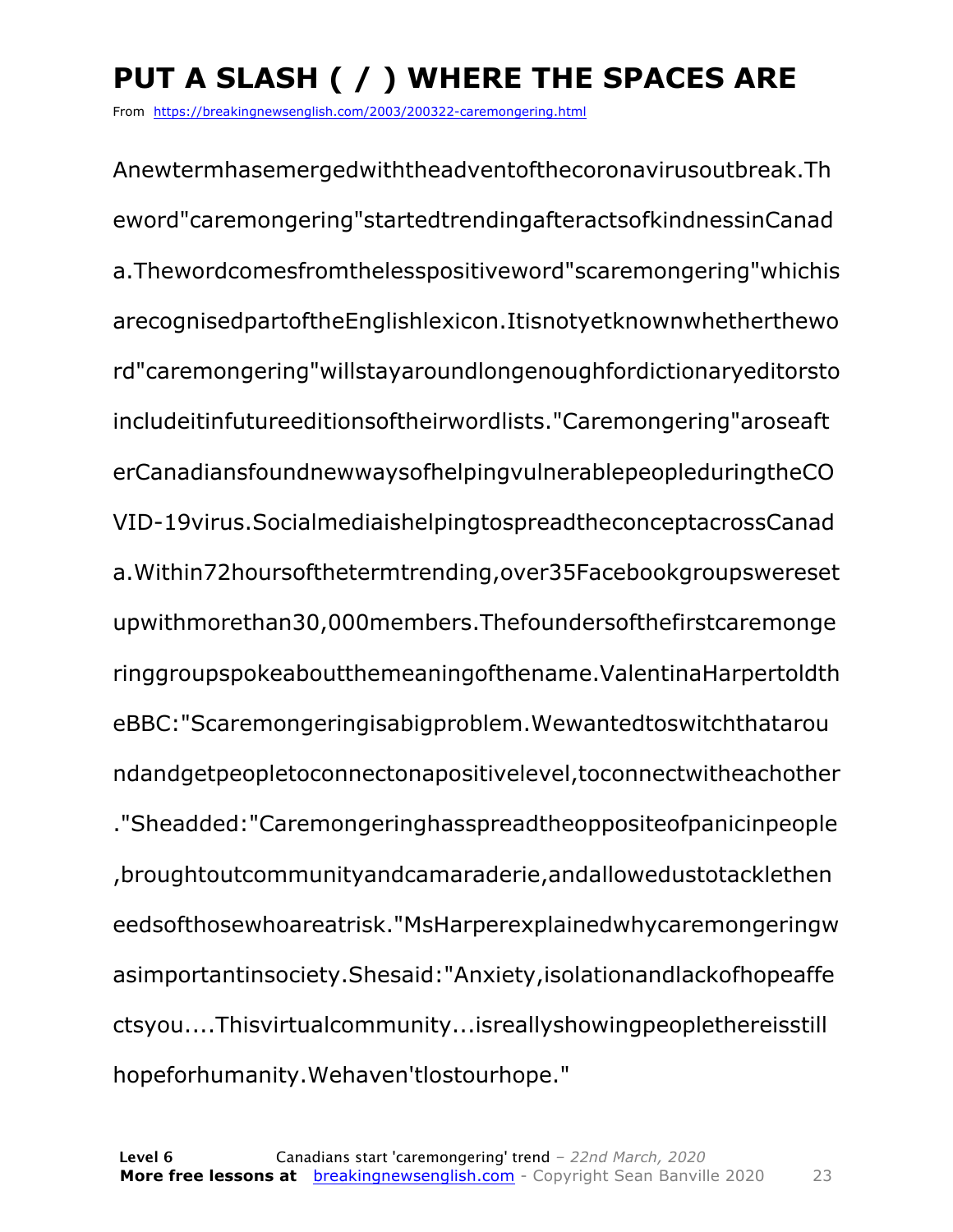### **FREE WRITING**

From https://breakingnewsenglish.com/2003/200322-caremongering.html

Write about caring for 10 minutes. Comment on your partner's paper.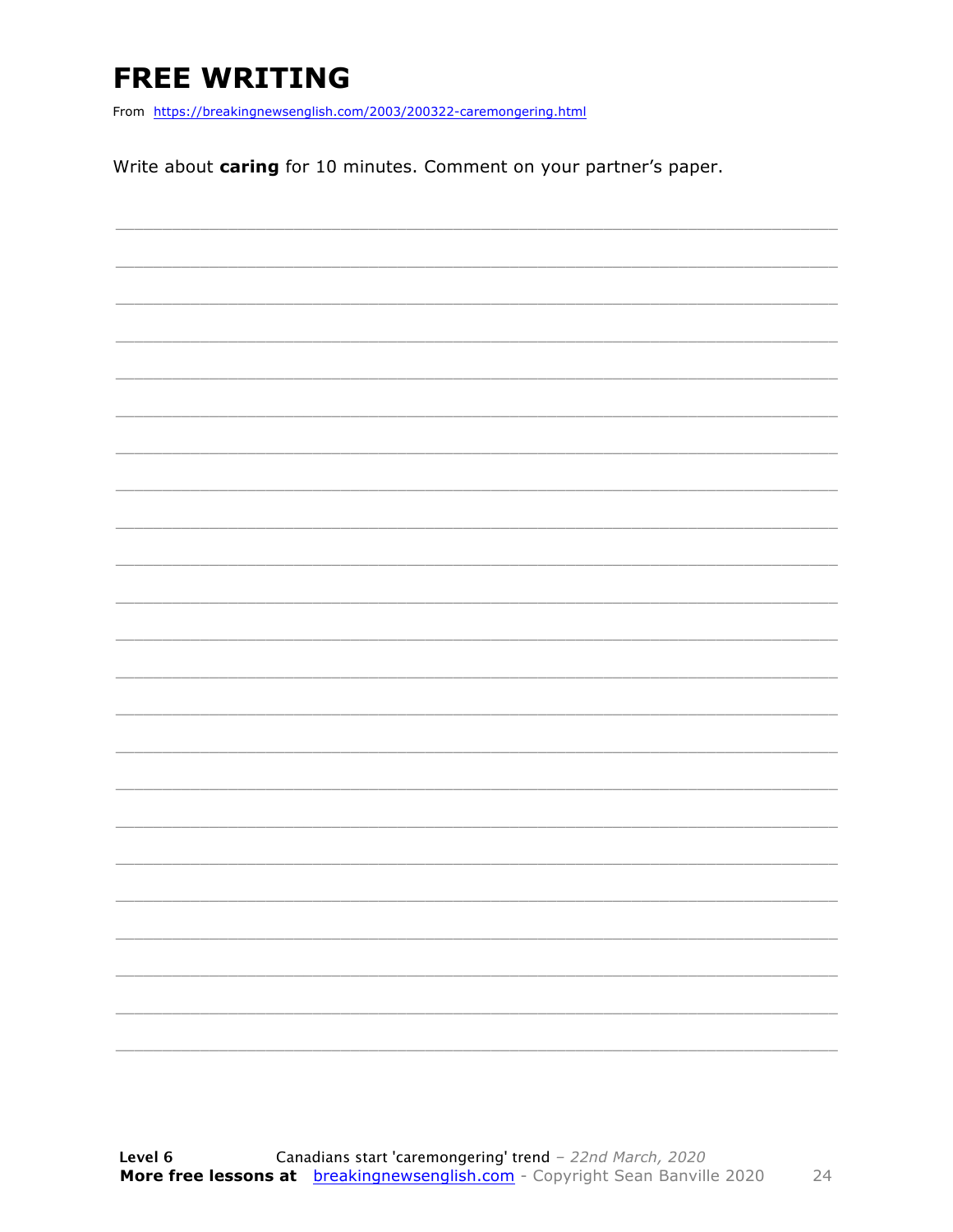### **ACADEMIC WRITING**

From https://breakingnewsenglish.com/2003/200322-caremongering.html

COVID-19 will make the world a more caring place. Discuss.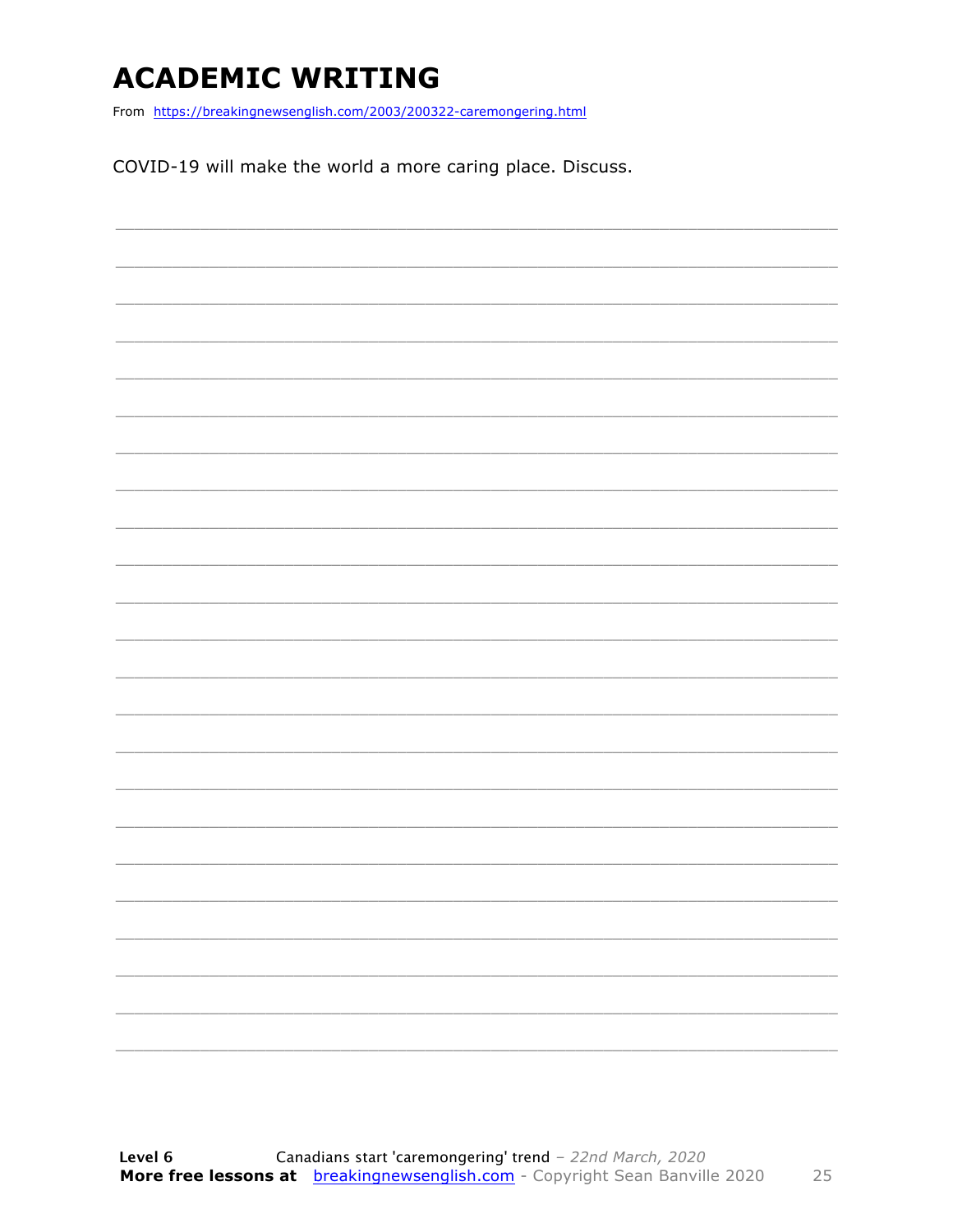#### **HOMEWORK**

**1. VOCABULARY EXTENSION:** Choose several of the words from the text. Use a dictionary or Google's search field (or another search engine) to build up more associations / collocations of each word.

**2. INTERNET:** Search the Internet and find out more about this news story. Share what you discover with your partner(s) in the next lesson.

**3. CARING:** Make a poster about caring. Show your work to your classmates in the next lesson. Did you all have similar things?

**4. CARE LESSONS:** Write a magazine article about teaching schoolchildren how to care for others. Include imaginary interviews with people who are for and against this.

Read what you wrote to your classmates in the next lesson. Write down any new words and expressions you hear from your partner(s).

**5. WHAT HAPPENED NEXT?** Write a newspaper article about the next stage in this news story. Read what you wrote to your classmates in the next lesson. Give each other feedback on your articles.

**6. LETTER:** Write a letter to an expert on caring. Ask him/her three questions about it. Give him/her three of your ideas on how we can care for others more during the COVID-19 crisis. Read your letter to your partner(s) in your next lesson. Your partner(s) will answer your questions.